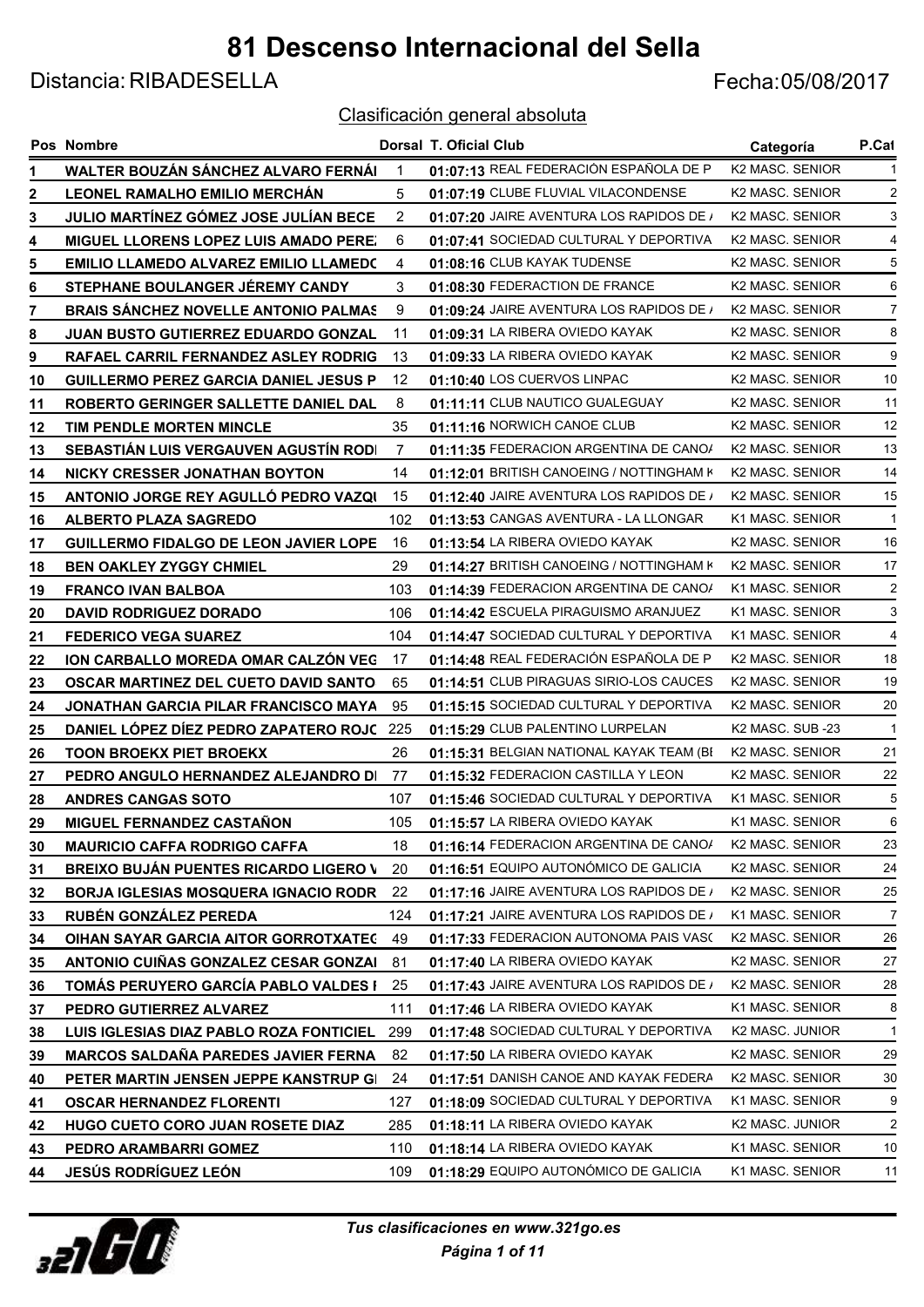Distancia: RIBADESELLA Fecha:05/08/2017

|    | Pos Nombre                                     |     | <b>Dorsal T. Oficial Club</b>                   | Categoría                    | P.Cat          |
|----|------------------------------------------------|-----|-------------------------------------------------|------------------------------|----------------|
| 45 | RAUL GONZALEZ VELASCO JOSE Mª CASTRC 506       |     | 01:18:32 CLUB DEPORTIVO CISNE                   | K2 MASC. VET. 35-50          |                |
| 46 | <b>JAVIER OTERO SOMOANO DIEGO MARTINEZ  </b>   | 209 | 01:18:36 SOCIEDAD CULTURAL Y DEPORTIVA          | K2 MASC. SENIOR              | 31             |
| 47 | <b>FELIPE BESADA PORTO</b>                     | 117 | 01:18:46 FEDERACIÓN NAVARRA DE PIRAGÜI          | K1 MASC. SENIOR              | 12             |
| 48 | AMAIA OSABA OLABERRI TANIA ALVAREZ YA          | 352 | 01:18:50 REAL FEDERACIÓN ESPAÑOLA DE PI         | <b>K2 FEM. SENIOR</b>        | -1             |
| 49 | <b>SANTIAGO SCALESI</b>                        | 113 | 01:19:08 Escuela Municipal Consecución del Uruç | K1 MASC. SENIOR              | 13             |
| 50 | <b>FRANCISCO GIL GARCIA MARCOS C. Q. CLIMI</b> | 89  | 01:19:17 CLUB PIRAGÜISME SILLA                  | K2 MASC. SENIOR              | 32             |
| 51 | <b>ADRIAN MARTIN TORRES</b>                    | 114 | 01:19:21 ESCUELA PIRAGUISMO ARANJUEZ            | K1 MASC. SENIOR              | 14             |
| 52 | DANIEL SALAZAR ARANSAEZ DAVID MARTINI          | 45  | 01:19:22 CLUB PIRAGÜISMO ANTARES                | K2 MASC. SENIOR              | 33             |
| 53 | JULIAN VALERA ASPRON ALEJANDRO VEGA            | 47  | 01:19:32 CANGAS AVENTURA - LA LLONGAR           | K2 MASC. SENIOR              | 34             |
| 54 | <b>PABLO SOLARES HEVIA</b>                     | 108 | 01:19:33 CLUB PIRAGUAS VILLAVICIOSA EL G.       | K1 MASC. SENIOR              | 15             |
| 55 | <b>MANUEL CRAVIOTTO BLANCO SAUL CRAVIOT</b>    | 87  | 01:19:51 SICORIS CLUB LLEIDA                    | K2 MASC. SENIOR              | 35             |
| 56 | <b>JAVIER SANCHEZ GARCIA</b>                   | 307 | 01:19:52 CANGAS AVENTURA - LA LLONGAR           | K1 MASC. JUNIOR              | -1             |
| 57 | MIGUEL SANCHEZ MELGAREJO CARLOS JUL            | 27  | 01:19:53 EQUIPO AUTONÓMICO CASTILLA-LA          | K2 MASC. SENIOR              | 36             |
| 58 | DAVID ARIAS RODRÍGUEZ ANTONIO ARAMBA           | 93  | 01:19:58 C.D.E. UNQUERA KAYAK                   | K2 MASC. SENIOR              | 37             |
| 59 | <b>MAGNUS GREGORY LUKE HARDING</b>             | 212 | 01:20:12 BRITISH CANOEING / LONGRIDGE CA        | K <sub>2</sub> MASC, SUB -23 | 2              |
| 60 | <b>TOM BRENNAN</b>                             | 164 | 01:20:19 IRLANDA                                | K1 MASC. SENIOR              | 16             |
| 61 | ROBERT MEIBNER THOMAS GRASSOW                  | 30  | 01:20:21 GERMAN TEAM                            | <b>K2 MASC, SENIOR</b>       | 38             |
| 62 | ARMANDO BLANCO ISOBA FAUSTINO SANTO            | 73  | 01:20:38 LA RIBERA OVIEDO KAYAK                 | K2 MASC. SENIOR              | 39             |
| 63 | <b>VICENTE LLERANDI FERNANDEZ JOSE MANU</b>    | 509 | 01:20:39 NEPTUNO DE TONI                        | K2 MASC. VET. 35-50          | 2              |
| 64 | ELOY PALACIOS GOAS FAVILA GONZALEZ N/          | 291 | 01:20:47 CLUB PIRAGUAS SIRIO-LOS CAUCES         | K2 MASC. JUNIOR              | 3              |
| 65 | <b>JOSÉ RAMÓN ESTÉVEZ LÓPEZ</b>                | 116 | 01:21:00 EQUIPO AUTONÓMICO DE GALICIA           | K1 MASC. SENIOR              | 17             |
| 66 | <b>IOMHAR MGP LIAM BANKS</b>                   | 50  | 01:21:01 IRLANDA                                | K2 MASC. SENIOR              | 40             |
| 67 | <b>FRANCISCO CAPIN CERRA</b>                   | 161 | 01:21:06 SOCIEDAD CULTURAL Y DEPORTIVA          | K1 MASC. SENIOR              | 18             |
| 68 | <b>ISAAC SIXTO MENENDEZ PARRONDO</b>           | 196 | 01:21:27 LOS CUERVOS LINPAC                     | K1 MASC. SENIOR              | 19             |
| 69 | <b>GUILLERMO GURIDI LOPEZ</b>                  | 128 | 01:21:28 FEDERACIÓN CÁNTABRA DE PIRAGÜ          | K1 MASC. SENIOR              | 20             |
| 70 | MIGUEL SANTIAGO MORÁN IVÁN RODRÍGUEZ           | 288 | 01:21:29 JAIRE AVENTURA LOS RAPIDOS DE /        | K2 MASC. JUNIOR              | 4              |
| 71 | SEBASTIAN LOPEZ MUGUERZA VICTOR ARCO           | 279 | 01:21:32 CLUB PIRAGÜISMO PAMPLONA               | K2 MASC. JUNIOR              | 5              |
| 72 | <b>CRISTOBAL CUESTA COLLADA JUAN SERRAI</b>    | 55  | 01:21:51 CLUB PIRAGUAS VILLAVICIOSA EL G.       | K2 MASC. SENIOR              | 41             |
| 73 | <b>DANIEL SÁNCHEZ VILORIA</b>                  | 118 | 01:21:54 FEDERACIÓN BALEAR DE PIRAGÜISI         | K1 MASC. SENIOR              | 21             |
| 74 | <b>MANUEL GARAYCOECHEA</b>                     | 115 | 01:22:02 FEDERACION ARGENTINA DE CANO/          | K1 MASC. SENIOR              | 22             |
| 75 | DAVID KOTR? MATOUŠ PAVLÍK                      | 19  | 01:22:09 CZECH REPUBLIC                         | K2 MASC. SENIOR              | 42             |
| 76 | <b>HENRIQUE MORGADO CERQUEIRA</b>              | 256 | 01:22:15 ALHANDRA SPORTING CLUB                 | K1 MASC. SUB -23             | $\mathbf 1$    |
| 77 | JACOBO GARCÍA OTERO SANTIAGO MARTÍNE           | 62  | 01:22:19 EQUIPO AUTONÓMICO DE GALICIA           | K2 MASC. SENIOR              | 43             |
| 78 | <b>RONAN FOLEY</b>                             | 313 | 01:22:40 KILCULLEN CANOE CLUB (KCC)             | K1 MASC. JUNIOR              | 2              |
| 79 | FEDERICO MARANO MAURICIO ADRIAN ACUÑ           | 219 | 01:22:49 ASOCIACIÓN KAYAKISTAS SIN FRON         | K2 MASC. SUB -23             | 3              |
| 80 | SALVADOR RICO GRAU DAVID CHACON PIRIS          | 23  | 01:22:51 FEDERACIÓ DE PIRAGÜISME DE LA (        | K2 MASC. SENIOR              | 44             |
| 81 | ALVARO GARCIA RUISANCHEZ ERIC KLAS             | 508 | 01:22:54 SOCIEDAD CULTURAL Y DEPORTIVA          | K2 MASC. VET. 35-50          | 3              |
| 82 | <b>JON MORENO BENITO</b>                       | 244 | 01:22:57 S.D. SANTIAGOTARRAK                    | K1 MASC. SUB -23             | $\overline{c}$ |
| 83 | LUIS ANTONIO PRIETO CUETO ALBERTO GUT          | 36  | 01:23:07 JAIRE AVENTURA LOS RAPIDOS DE /        | K2 MASC. SENIOR              | 45             |
| 84 | <b>JOSE MARIA PARIENTE NOGUERAS</b>            | 206 | 01:23:13 CLUB PIRAGUISMO HALCONES DE C          | K1 MASC. SENIOR              | 23             |
| 85 | <b>JULIO ALONSO RAMOS SERGIO DUQUE SANZ</b>    | 222 | 01:23:13 CLUB CANOE DE VALLADOLID               | K2 MASC. SUB -23             | 4              |
| 86 | <b>CESAR SOLIS MARCOS JORGE ISOBA TUYA</b>     | 482 | 01:23:13 LA RIBERA OVIEDO KAYAK                 | K2 MASC. VET. 35-50          | 4              |
| 87 | <b>MARIO SANCHEZ CANTELI</b>                   | 137 | 01:23:15 CLUB KAYAK SIERO                       | K1 MASC. SENIOR              | 24             |
| 88 | RODRIGO HORTAL GARCIA ALBERTO MARGC            | 92  | 01:23:18 CLUB PIRAGUAS VILLAVICIOSA EL G.       | K2 MASC. SENIOR              | 46             |

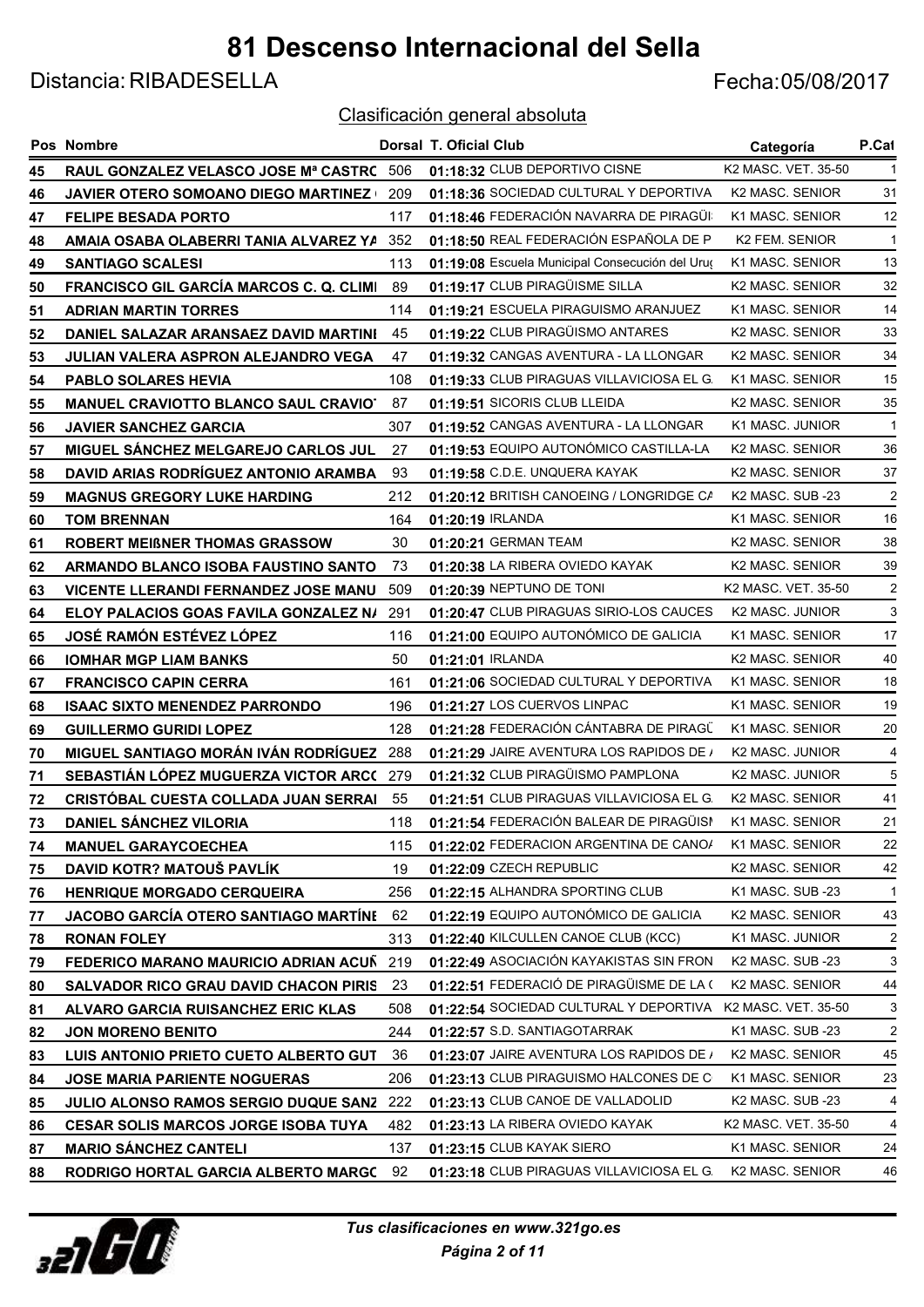Distancia: RIBADESELLA Fecha:05/08/2017

|     | Pos Nombre                                    |      | <b>Dorsal T. Oficial Club</b>                                 | Categoría                    | P.Cat          |
|-----|-----------------------------------------------|------|---------------------------------------------------------------|------------------------------|----------------|
| 89  | TIM ESCOTT DAN PALMER                         | 214  | 01:23:21 BRITISH CANOEING/ BRADFORD ON.                       | K2 MASC. SUB -23             | 5              |
| 90  | YANN LE VAILLANT BERTRET VICTOR               | 227  | 01:23:41 TEAM 56 BRETAGNE                                     | K2 MASC. SUB -23             | 6              |
| 91  | <b>MARIO SOAGE BAÑOS BERNARDO RODRIGUI</b>    | 61   | 01:23:49 CLUB PIRAGUISMO OLIVICO                              | K2 MASC. SENIOR              | 47             |
| 92  | ALEJANDRO VALLINA COLLADO FABIÁN GAR          | 69   | 01:23:52 CLUB PIRAGUAS VILLAVICIOSA EL G.                     | K2 MASC. SENIOR              | 48             |
| 93  | EMILIO ORTIZ RODRIGUEZ JESUS TORRE SAI        | 475  | 01:23:52 A. D. ESCUELA MUNICIPAL PIRAGÜIS K2 MASC. VET. 35-50 |                              | 5              |
| 94  | VICTOR ALEXANDER BARÓN MACIAS MIGUEL          | 21   | 01:23:59 EQUIPO NACIONAL DE BOGOTÁ                            | K2 MASC. SENIOR              | 49             |
| 95  | <b>MARCOS LÓPEZ GARCIA</b>                    | 173  | 01:24:00 MOSCON DE GRADO                                      | K1 MASC. SENIOR              | 25             |
| 96  | <b>MATEO GARCIA FERNANDEZ</b>                 | 332  | 01:24:01 CLUB PIRAGUISMO HALCONES DE C                        | K1 MASC, JUNIOR              | 3              |
| 97  | ÁLVARO DOMINGO MEDINA                         | 541  | 01:24:01 CLUB PALENTINO LURPELAN                              | K1 MASC, VET, 35-50          | $\mathbf{1}$   |
| 98  | <b>BERNARDO SANCHEZ OURO</b>                  | 532  | 01:24:04 CLUB FLUVIAL O BARCO                                 | K1 MASC. VET. 35-50          | $\overline{2}$ |
| 99  | JAMES ESCOTT LUKE ESCOTT                      | 74   | 01:24:24 BRITISH CANOEING/ BRADFORD ON.                       | K2 MASC. SENIOR              | 50             |
| 100 | <b>ALBERTO SANCHEZ MENENDEZ</b>               | 136  | 01:24:25 LOS CUERVOS LINPAC                                   | K1 MASC. SENIOR              | 26             |
| 101 | <b>DYSON PENDLE ALBERT HICKS</b>              | 37   | 01:24:30 NORWICH CANOE CLUB                                   | K2 MASC. SENIOR              | 51             |
| 102 | ANDRES DEL TESO LUELMO                        | 204  | 01:24:41 C.D. ACTIVIDADES DEPORTIVAS ZAM                      | K1 MASC. SENIOR              | 27             |
| 103 | JOEL CABAÑÍN BARTUREN TANO COLLADA S          | 94   | 01:24:42 CLUB PIRAGUAS VILLAVICIOSA EL G.                     | K2 MASC. SENIOR              | 52             |
| 104 | <b>EVA BARRIOS MARCOS AURORA FIGUERAS F</b>   | 344  | 01:24:53 REAL FEDERACIÓN ESPAÑOLA DE PI                       | K2 FEM. SENIOR               | $\overline{2}$ |
| 105 | <b>VICTOR PARDO SERRANO</b>                   | 126  | 01:25:08 EQUIPO AUTONÓMICO CASTILLA-LA                        | K1 MASC. SENIOR              | 28             |
| 106 | <b>JOSE RAMON MENENDEZ ALONSO</b>             | 199  | 01:25:09 LOS CUERVOS LINPAC                                   | K1 MASC. SENIOR              | 29             |
| 107 | PELAYO PALICIO RODRIGUEZ                      | 254  | 01:25:15 LA RIBERA OVIEDO KAYAK                               | K1 MASC. SUB -23             | 3              |
| 108 | <b>RAMON MARTINEZ BARBAS JUAN CARLOS PI</b>   | 771  | 01:25:27 SOCIEDAD CULTURAL Y DEPORTIVA                        | <b>META LLOVIO</b>           | $\mathbf{1}$   |
| 109 | JAVIER SUAREZ SAN MARTIN SERGIO ALONS         | 39   | 01:25:29 CLUB LOS CAIMANES SEVARES                            | K2 MASC. SENIOR              | 53             |
| 110 | IOSU GIL ARANBURU ARITZ MARTIARTU ORT.        | 220  | 01:25:32 CLUB NATACION PAMPLONA                               | K <sub>2</sub> MASC, SUB -23 | 7              |
| 111 | <b>TADHG DE BARRA</b>                         | 147  | 01:25:33 THOMASTOWN PADDLERS CANOE C                          | K1 MASC. SENIOR              | 30             |
| 112 | <b>MANUEL ANTONIO CAMPOS GARCÍA JOSE M/</b>   | 393  | 01:25:38 REAL FEDERACIÓN ESPAÑOLA DE PI                       | C2 MASC. SENIOR              | $\mathbf{1}$   |
| 113 | <b>MIGUEL PALACIO CAMINO DANIEL PALACIO (</b> | 28   | 01:25:42 FEDERACIÓN CÁNTABRA DE PIRAGÜ                        | K2 MASC. SENIOR              | 54             |
| 114 | <b>SEBASTIAN JOCANO</b>                       | 278  | 01:25:44 CLUB LA POBRECITA                                    | K1 MASC. SUB -23             | 4              |
| 115 | <b>IVAN DOMINGUEZ BASDEDIOS</b>               | 182  | 01:26:07 CLUB PIRAGÜISMO C. P. PORTONOV                       | K1 MASC, SENIOR              | 31             |
| 116 | JULIO MORENO PRIETO FERNANDO GARCIA I         | 59   | 01:26:11 IUXTANAM                                             | <b>K2 MASC, SENIOR</b>       | 55             |
| 117 | <b>JOSÉ RAMÓN FIGAREDO FERNÁNDEZ</b>          | 531  | 01:26:18 CLUB KAYAK SIERO                                     | K1 MASC, VET, 35-50          | 3              |
| 118 | <b>JOSE RAMON RIVERA VEGA</b>                 | 197  | 01:26:31 CLUB PIRAGUAS SIRIO-LOS CAUCES                       | K1 MASC. SENIOR              | 32             |
| 119 | <b>IVAN ESTRADA</b>                           | 205  | 01:26:35 MOSCON DE GRADO                                      | K1 MASC. SENIOR              | 33             |
| 120 | ALEJANDRO CUADROS OTERO CARLOS ALV            | -221 | 01:26:41 EQUIPO AUTONÓMICO DE GALICIA                         | K2 MASC. SUB -23             | 8              |
| 121 | <b>OSCAR ORTEGA MALIBRAN CARLOS ORTEG/</b>    | 480  | 01:26:56 ESCUELA PIRAGUISMO ARANJUEZ                          | K2 MASC. VET. 35-50          | 6              |
| 122 | PABLO MUÑIZ CANTORA                           | 158  | 01:27:49 PIRAGUISMO MALIAYO                                   | K1 MASC. SENIOR              | 34             |
| 123 | <b>ALEJANDRO RIBERA GARCIA</b>                | 661  | 01:27:55 Club Piraguismo Badajoz                              | K1 MASC. SENIOR              | 35             |
| 124 | <b>RENARD JONATHAN</b>                        | 192  | 01:28:06 H2O                                                  | K1 MASC. SENIOR              | 36             |
| 125 | <b>MIGUEL PEDRAYES CUESTA</b>                 | 149  | 01:28:10 CLUB PIRAGUAS VILLAVICIOSA EL G.                     | K1 MASC. SENIOR              | 37             |
| 126 | <b>MARCOS ALONSO ÁLVAREZ ENRIQUE RODRÍ</b>    | 72   | 01:28:11 CLUB KAYAK SIERO                                     | K2 MASC. SENIOR              | 56             |
| 127 | <b>JOSEF LIŠKA</b>                            | 121  | 01:28:18 CZECH REPUBLIC                                       | K1 MASC. SENIOR              | 38             |
| 128 | AMADOR FIGAREDO FERNÁNDEZ BERNARDO            | 76   | 01:28:22 CLUB KAYAK SIERO                                     | K2 MASC. SENIOR              | 57             |
| 129 | <b>SANTIAGO CRUZ GARCÍA</b>                   | 175  | 01:28:46 CLUB NAUTICO FIRRETE                                 | K1 MASC. SENIOR              | 39             |
| 130 | <b>JOSEPH IGLESIAS MACÍAS</b>                 | 163  | 01:28:49 BARRIKA PIRAGUA TALDEA                               | K1 MASC. SENIOR              | 40             |
| 131 | <b>IVÁN RIBERA IBERT</b>                      | 274  | 01:29:10 CLUB PIRAGÜISME CULLERA                              | K1 MASC. SUB -23             | 5              |
|     | 132 ENRIQUE JOSE RODRIGUEZ MARTIN             | 272  | 01:29:11 LA RIBERA OVIEDO KAYAK                               | K1 MASC. SUB -23             | 6              |

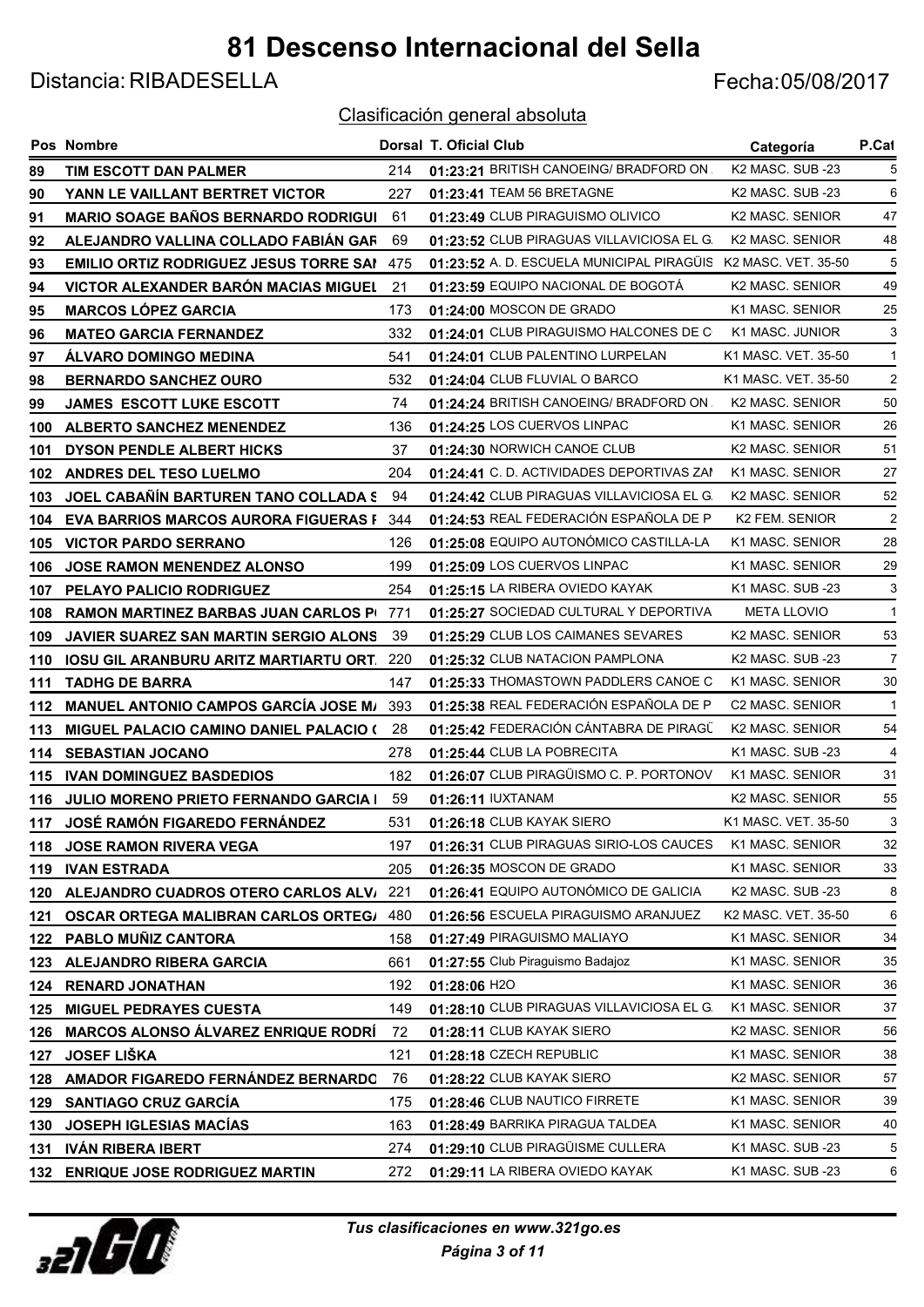Distancia: RIBADESELLA Fecha:05/08/2017

|     | <b>Pos Nombre</b>                                |     | Dorsal T. Oficial Club                                                      | Categoría                       | P.Cat            |
|-----|--------------------------------------------------|-----|-----------------------------------------------------------------------------|---------------------------------|------------------|
| 133 | OSCAR GRAÑA BLANCO MIGUEL FERNÁNDEZ 399          |     | 01:29:27 REAL FEDERACIÓN ESPAÑOLA DE PI                                     | C2 MASC. SENIOR                 | 2                |
| 134 | <b>JOSE JAVIER VIZCAINO CHOCANO PABLO RC</b>     | 490 | 01:29:30 ESCUELA PIRAGUISMO ARANJUEZ                                        | K2 MASC. VET. 35-50             | $\overline{7}$   |
| 135 | <b>PATRICIA COCO ROHDE CRISTINA FRANCO E 351</b> |     | 01:29:32 CLUB DEPORTIVO CISNE                                               | <b>K2 FEM. SENIOR</b>           | 3                |
| 136 | <b>CARLOS MIGUEL LARREA SEGURA JAUREGI</b>       | 150 | 01:30:01 CLUB PIRAGÜISMO ANTARES                                            | K1 MASC. SENIOR                 | 41               |
| 137 | <b>TOMÁŠ PAVLÍK</b>                              | 119 | 01:30:03 CZECH REPUBLIC                                                     | K1 MASC. SENIOR                 | 42               |
| 138 | <b>JOSÉ ANTONIO GIRÓN GONZÁLEZ</b>               | 162 | 01:30:03 FEDERACIÓN ANDALUZA DE PIRAGÜ                                      | K1 MASC. SENIOR                 | 43               |
| 139 | ADRIÁN PANTIGA MOLLEDA                           | 198 | 01:30:07 CLUB KAYAK SIERO                                                   | K1 MASC. SENIOR                 | 44               |
| 140 | <b>LUCAS SUAREZ CABAL</b>                        | 315 | 01:30:13 LOS CUERVOS LINPAC                                                 | K1 MASC. JUNIOR                 | 4                |
| 141 | <b>ENRIQUE RUBIO GONZALEZ</b>                    | 577 | 01:30:23 CLUB PIRAGÜISMO CUENCA CON CA K1 MASC. VET. 35-50                  |                                 | 4                |
| 142 | <b>SAMUEL GARCÍA GARCÍA</b>                      | 277 | 01:30:29 LOS GORILAS DE CANDÁS                                              | K1 MASC. SUB -23                | 7                |
| 143 | ALEX ABRAHAM RICKY MILLAR                        | 34  | 01:30:30 BRITISH CANOEING / NOTTINGHAM K                                    | K2 MASC. SENIOR                 | 58               |
| 144 | <b>PAUL RUSSELL</b>                              | 189 | 01:30:31 IRISH CANOE UNION                                                  | K1 MASC. SENIOR                 | 45               |
| 145 | <b>SAMUEL ASENJO PASTOR</b>                      | 258 | 01:30:31 CLUB PALENTINO LURPELAN                                            | K1 MASC. SUB -23                | 8                |
| 146 | <b>ENRIQUE ADAN HERNANDEZ</b>                    | 259 | 01:30:32 ESCUELA PIRAGUISMO ARANJUEZ                                        | K1 MASC. SUB -23                | 9                |
| 147 | <b>ERIK AROCENA ARNAEZ</b>                       | 139 | 01:30:35 S.D. SANTIAGOTARRAK                                                | K1 MASC. SENIOR                 | 46               |
| 148 | HÉCTOR SAMPEDRO VALDÉS ALBERTO TELE              | 79  | 01:30:38 CLUB PIRAGUAS VILLAVICIOSA EL G.                                   | K <sub>2</sub> MASC, SENIOR     | 59               |
| 149 | <b>MANUEL HERRERÍA LAMPERT</b>                   | 193 | 01:30:39 JAIRE AVENTURA LOS RAPIDOS DE /                                    | K1 MASC. SENIOR                 | 47               |
| 150 | GUILLERMO CAÑEDO RODRÍGUEZ                       | 141 | 01:30:50 CLUB KAYAK SIERO                                                   | K1 MASC. SENIOR                 | 48               |
| 151 | LLUIS DARNÉ PALMADA PAU FELIU SALAVED            | 96  | 01:30:54 CLUB NATACIÓ BANYOLES                                              | K2 MASC. SENIOR                 | 60               |
| 152 | <b>MARTÍN OTAZU AHECHU MIKEL ARREGUI AIZ</b>     | 287 | 01:30:54 CLUB PIRAGÜISMO PAMPLONA                                           | K2 MASC. JUNIOR                 | 6                |
| 153 | <b>ALBERTO MARTÍNEZ IRUJO</b>                    | 184 | 01:30:56 CLUB NATACION PAMPLONA                                             | K1 MASC. SENIOR                 | 49               |
| 154 | <b>RICARDO GONZALEZ ROMERO MIGUEL ANGE</b>       | 98  | 01:31:09 REAL CLUB NÁUTICO DE PALMA                                         | K2 MASC. SENIOR                 | 61               |
| 155 | ARANTZA TOLEDO ESPINILLA MARIA LOPEZ             | 442 | 01:31:18 CLUB PIRAGÜISMO CUENCA CON CA                                      | K2 FEM. JUNIOR                  | -1               |
| 156 | <b>BRUNO MESA MARTINEZ</b>                       | 324 | 01:31:23 CLUB PIRAGUISMO HALCONES DE C                                      | K1 MASC. JUNIOR                 | 5                |
| 157 | <b>MAX STAATS ISABELL ESTORFF</b>                | 685 | 01:31:23 GERMAN TEAM                                                        | <b>META LLOVIO</b>              | $\boldsymbol{2}$ |
| 158 | <b>ROBERTO SANCHEZ VILORIA</b>                   | 174 | 01:31:31 LA RIBERA OVIEDO KAYAK                                             | K1 MASC. SENIOR                 | 50               |
| 159 | <b>FERNANDO NOVAL FONSECA ISAAC ROCES \</b>      | 97  | 01:31:33 CLUB NATACIÓN LANGREO - PIRAGÜ                                     | K2 MASC. SENIOR                 | 62               |
| 160 | <b>IGOR NIETO</b>                                | 120 | 01:31:46 FEDERACION AUTONOMA PAIS VASO                                      | K1 MASC. SENIOR                 | 51               |
|     | 161 RICARDO OTERO LOPEZ FRANCISCO VAZQUI 510     |     | 01:31:46 CLUBE DE PIRAGUISMO DE VIVEIRO                                     | K <sub>2</sub> MASC, VET, 35-50 | 8                |
| 162 | <b>TANIA FERNANDEZ GARCIA</b>                    | 367 | 01:31:49 EQUIPO AUTONÓMICO DE GALICIA                                       | K1 FEM. SENIOR                  | 1                |
| 163 | ALBERTO DE LA VEGA VIÑA                          | 308 | 01:32:06 SOCIEDAD DEPORTIVA GAUZÓN-CAE                                      | K1 MASC. JUNIOR                 | 6                |
| 164 | <b>NICK VERDUYCKT JORIS GEERS</b>                | 216 | 01:32:10 BELGIAN NATIONAL KAYAK TEAM (BI                                    | K2 MASC. SUB -23                | 9                |
| 165 | <b>SALVADOR PEREZ DURANTEZ</b>                   | 317 | 01:32:35 CLUB PALENTINO LURPELAN                                            | K1 MASC. JUNIOR                 | 7                |
| 166 | IRATI OSA IRURETA HELENE CARMONA OSA             | 346 | 01:32:47 FEDERACION AUTONOMA PAIS VASO                                      | K2 FEM. SENIOR                  | 4                |
| 167 | <b>IVAN DE QUEVEDO GARCIA</b>                    | 524 | 01:32:48 REAL GRUPO DE CULTURA COVADO                                       | K1 MASC. VET. 35-50             | 5                |
| 168 | PABLO GONZÁLEZ PININ                             | 331 | 01:32:50 REAL GRUPO DE CULTURA COVADO                                       | K1 MASC. JUNIOR                 | 8                |
| 169 | <b>EAMON FORRISTAL</b>                           | 235 | 01:32:52 THOMASTOWN PADDLERS CANOE C                                        | K1 MASC. SUB -23                | 10               |
| 170 | <b>ELIZABETH SHOULDICE AISLING SMITH</b>         | 354 | 01:32:53 SALMON LEAP                                                        | K2 FEM. SENIOR                  | 5                |
| 171 | <b>JANE SWARBRECK</b>                            | 369 | 01:33:03 RICHMOND CANOE CLUB                                                | K1 FEM. SENIOR                  | 2                |
| 172 | ADRIAN DE MIGUEL HERRAIZ PABLO TOLEDO            | 54  | 01:33:04 CLUB PIRAGÜISMO CUENCA CON CA                                      | K2 MASC. SENIOR                 | 63               |
| 173 | <b>IVAN COVIAN GOMEZ</b>                         | 249 | 01:33:05 CLUB PIRAGUISMO EL SELLA<br>01:33:07 EQUIPO AUTONÓMICO CASTILLA-LA | K1 MASC. SUB -23                | 11               |
| 174 | ALBERTO LUMBRERAS HORTELANO                      | 530 | 01:33:10 S.D. SANTIAGOTARRAK                                                | K1 MASC. VET. 35-50             | 6<br>12          |
| 175 | <b>INIGO DIEZ ZABALA</b>                         | 240 | 01:33:18 CLUB PIRAGUISMO CIUDAD DE LUGC K2 MASC. VET. 35-50                 | K1 MASC. SUB -23                | 9                |
| 176 | JOSE MANUEL JUBON FOLGUEIRAS MIGUEL              | 479 |                                                                             |                                 |                  |

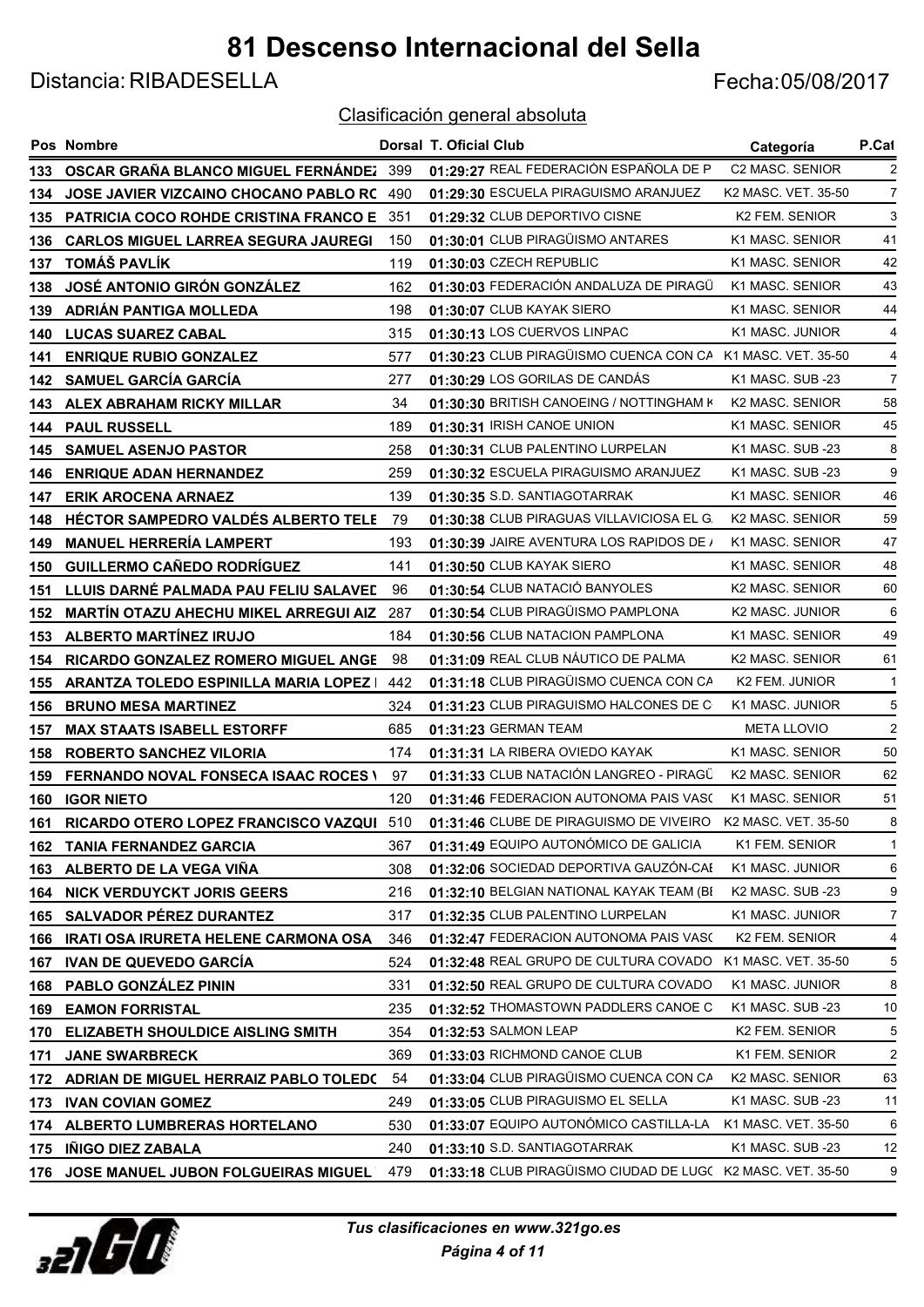Distancia: RIBADESELLA Fecha:05/08/2017

|     | Pos Nombre                                 |     | <b>Dorsal T. Oficial Club</b>                                | Categoría              | P.Cat          |
|-----|--------------------------------------------|-----|--------------------------------------------------------------|------------------------|----------------|
| 177 | NICOLÁS CAPELLIN BRULE JORGE ARENAS F 71   |     | 01:33:19 SOCIEDAD DEPORTIVA GAUZÓN-CAE                       | K2 MASC. SENIOR        | 64             |
| 178 | <b>BRIAN O'NEIL</b>                        | 253 | 01:33:25 IRLANDA                                             | K1 MASC. SUB -23       | 13             |
| 179 | ALEJANDRO PREGO REGUERA JESÚS ACUÑ/        | 292 | 01:33:28 CLUB PIRAGÜISMO VILABOA                             | K2 MASC. JUNIOR        | $\overline{7}$ |
| 180 | <b>JORGE RODRIGUEZ RODRIGUEZ</b>           | 200 | 01:33:36 ESCUELA PIRAGUISMO ARANJUEZ                         | K1 MASC. SENIOR        | 52             |
| 181 | DANIEL MENDEZ CANAL CONSTANTINO ARAM       | 477 | 01:33:39 LOS CUERVOS LINPAC                                  | K2 MASC. VET. 35-50    | 10             |
| 182 | ROBERTO ROZA GRANDA JAIRO ÁLVAREZ ÁI       | 38  | 01:33:54 CLUB KAYAK SIERO                                    | K2 MASC. SENIOR        | 65             |
| 183 | <b>CARLOS MORENO BAIXAULI</b>              | 202 | 01:34:00 A.D.SCOOTER CLUB DE ALGEMESÍ                        | K1 MASC, SENIOR        | 53             |
| 184 | AURELIO CUESTA VISO SOFÍA ARAUJO CANT      | 680 | 01:34:09 CLUB KAYAK SIERO                                    | <b>META LLOVIO</b>     | 3              |
| 185 | <b>WILLIAM RUTHERFORD</b>                  | 122 | 01:34:10 BRITISH CANOEING / NOTTINGHAM K                     | K1 MASC, SENIOR        | 54             |
| 186 | <b>OMAR PRIETO ALVAREZ</b>                 | 181 | 01:34:13 LA RIBERA OVIEDO KAYAK                              | K1 MASC. SENIOR        | 55             |
| 187 | IÑAKI PÉREZ ALLER LUIS PRESA CARNERO       | 502 | 01:34:13 BARRIKA PIRAGUA TALDEA                              | K2 MASC. VET. 35-50    | 11             |
| 188 | <b>ENOL GONZALEZ ESTEBANEZ HECTOR GONZ</b> | 90  | 01:34:20 LA RIBERA OVIEDO KAYAK                              | K2 MASC. SENIOR        | 66             |
| 189 | <b>EEF HAAZE</b>                           | 363 | 01:34:25 NATIONAL TEAM NETHERLANDS                           | K1 FEM. SENIOR         | 3              |
| 190 | MANUEL DEL RIO LÓPEZ JOSE PRIMO GOMEZ      | 43  | 01:34:27 LOS GORILAS DE CANDÁS                               | <b>K2 MASC, SENIOR</b> | 67             |
| 191 | <b>DAVID BERNABÉ MELO</b>                  | 264 | 01:34:28 CLUB DEPORTIVO CISNE                                | K1 MASC. SUB -23       | 14             |
| 192 | GUILLERMO LÁZARO MARTÍN IVÁN VINUESA.      | 289 | 01:34:30 ALBERCHE KAYAK                                      | K2 MASC. JUNIOR        | 8              |
| 193 | <b>JONATHAN BIRD ADRIAN TRICKETT</b>       | 505 | 01:34:46 WORCESTER CANOE CLUB                                | K2 MASC. VET. 35-50    | 12             |
| 194 | <b>SERGI REVERTER CLARA</b>                | 145 | 01:34:48 CLUB NATACIÓ BANYOLES                               | K1 MASC. SENIOR        | 56             |
| 195 | NICOLAS BARREIRO BRUN RUBEN PAZ DOBA       | 396 | 01:34:53 EQUIPO AUTONÓMICO DE GALICIA                        | C2 MASC. SENIOR        | 3              |
| 196 | PABLO COLOMO GARATE JAVIER PALACIOS        | 294 | 01:34:55 CLUB PIRAGÜISMO PAMPLONA                            | K2 MASC. JUNIOR        | 9              |
| 197 | <b>ALBERTO VIAÑO MOURE</b>                 | 565 | 01:35:10 CLUB DE PIRAGÜISMO RIBEIRAS DO                      | K1 MASC, VET, 35-50    | $\overline{7}$ |
| 198 | <b>ALFONSO AYCART LAZO</b>                 | 156 | 01:35:28 REAL CLUB CÍRCULO LABRADORES                        | K1 MASC. SENIOR        | 57             |
| 199 | <b>JOSE MIGUEL HERRADOR LEAL</b>           | 836 | 01:35:28 C. D. ACTIVIDADES DEPORTIVAS ZAM                    | <b>META LLOVIO</b>     | 4              |
| 200 | ALEJANDRO ALONSO ZAFRA                     | 636 | 01:35:30 CLUB PIRAGÜISMO TARTESSOS HUE                       | <b>META LLOVIO</b>     | 5              |
| 201 | FLORENTINO CARDÍN ABRIL EFREN SOLIS PF 485 |     | 01:35:38 JAIRE AVENTURA LOS RAPIDOS DE / K2 MASC. VET. 35-50 |                        | 13             |
| 202 | SAULIUS SVALDENIS DARIUS CERESKAS          | 496 | 01:35:56 SC VILNIUS BKI                                      | K2 MASC. VET. 35-50    | 14             |
| 203 | NEFTALI PARAJE DÍAZ                        | 516 | 01:35:58 CLUB RÍA DE BETANZOS                                | K1 MASC. VET. 35-50    | 8              |
| 204 | <b>FRANCISCO RUILOBA DEL CAMPO</b>         | 568 | 01:36:05 A.D.PIRAGUISMO SANTANDER BODE K1 MASC. VET. 35-50   |                        | 9              |
| 205 | <b>TELMO FERNANDEZ COMPADRE</b>            | 318 | 01:36:12 S.D. SANTIAGOTARRAK                                 | K1 MASC. JUNIOR        | 9              |
| 206 | <b>RODRIGO CUBELOS SANCHEZ</b>             | 170 | 01:36:13 EQUIPO AUTONÓMICO CASTILLA-LA                       | K1 MASC. SENIOR        | 58             |
| 207 | <b>BORJA FERNÁNDEZ ISLA</b>                | 337 | 01:36:19 JAIRE AVENTURA LOS RAPIDOS DE /                     | K1 MASC. JUNIOR        | 10             |
| 208 | <b>ERAN LEB</b>                            | 135 | 01:36:30 ISR JORDAN VALLEY KAYAK CLUB                        | K1 MASC. SENIOR        | 59             |
| 209 | JOSÉ ANTONIO GONZÁLEZ VÉLEZ S. GONZAL      | 493 | 01:36:34 FEDERACIÓN ANDALUZA DE PIRAGÜ                       | K2 MASC. VET. 35-50    | 15             |
| 210 | ANA GONZÁLEZ BALMASEDA                     | 361 | 01:36:37 KAYAK CLUB CASTRO URDIALES                          | K1 FEM. SENIOR         | 4              |
| 211 | <b>NORA REY RODRÍGUEZ</b>                  | 389 | 01:36:38 CLUB PIRAGUAS VILLAVICIOSA EL G.                    | K1 FEM. SUB -23        | $\mathbf{1}$   |
| 212 | JORGE CORTEGUERA VEGA                      | 262 | 01:36:41 SOCIEDAD CULTURAL Y DEPORTIVA                       | K1 MASC. SUB -23       | 15             |
| 213 | JOSE LUIS RUIZ GARCIA LUIS GARCIA ALONS    | 489 | 01:37:02 LA RIBERA OVIEDO KAYAK                              | K2 MASC. VET. 35-50    | 16             |
| 214 | <b>COLIN CAFFREY</b>                       | 547 | 01:37:05 IRLANDA                                             | K1 MASC. VET. 35-50    | 10             |
| 215 | <b>NETTA MALINEN</b>                       | 364 | 01:37:11 FINLANDIA                                           | K1 FEM. SENIOR         | 5              |
| 216 | JUAN LUIS ROSETE SANCHEZ ANA DIAZ COS      | 664 | 01:37:12 LA RIBERA OVIEDO KAYAK                              | <b>META LLOVIO</b>     | 6              |
| 217 | <b>FERNANDO SANCHEZ FERNANDEZ-FREIRE</b>   | 132 | 01:37:38 IUXTANAM                                            | K1 MASC. SENIOR        | 60             |
| 218 | <b>LUIS RODRIGUEZ VICENTE</b>              | 301 | 01:37:40 CLUB PIRAGÜISMO C. P. PORTONOV                      | K1 MASC. JUNIOR        | 11             |
|     | 219 LUCÍA VALLE FERNÁNDEZ                  | 368 | 01:37:42 CLUB PIRAGUAS VILLAVICIOSA EL G.                    | K1 FEM. SENIOR         | 6              |
| 220 | <b>DAVID MIGOYA GARCIA</b>                 | 133 | 01:38:02 SOCIEDAD CULTURAL Y DEPORTIVA                       | K1 MASC. SENIOR        | 61             |

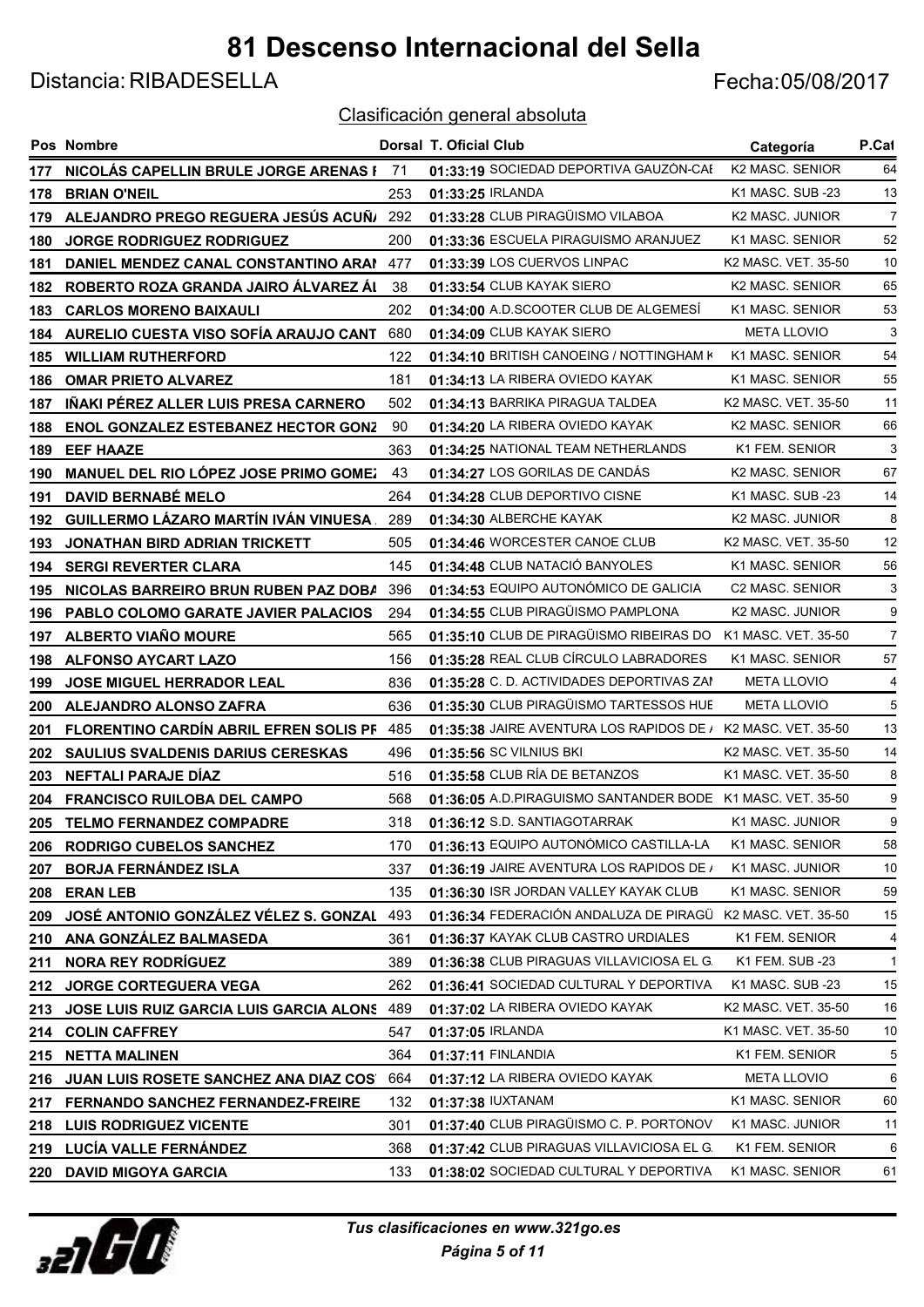Distancia: RIBADESELLA Fecha:05/08/2017

|     | Pos Nombre                                  |      | Dorsal T. Oficial Club                                     | Categoría                    | P.Cat          |
|-----|---------------------------------------------|------|------------------------------------------------------------|------------------------------|----------------|
| 221 | JAVIER HUERGA GONZALEZ FSCO JAVIER LU       | - 32 | 01:38:05 PIRAGUISMO MALIAYO                                | <b>K2 MASC, SENIOR</b>       | 68             |
| 222 | ALBERTO LORDA FERNANDEZ RODRIGO PIL(        | 286  | 01:38:22 CLUB NATACIÓN LANGREO - PIRAGÜ                    | K2 MASC. JUNIOR              | 10             |
| 223 | <b>JORGE CINTO HUMBRIA MANUELA POGGIO</b>   | 675  | 01:38:35 ESCUELA PIRAGUISMO ARANJUEZ                       | <b>META LLOVIO</b>           | $\overline{7}$ |
| 224 | <b>JORGE DIEGUEZ TOUCEDA</b>                | 826  | 01:38:46 CLUB NAUTICO PONTECESURES                         | <b>META LLOVIO</b>           | 8              |
| 225 | VICTOR ALEJANDRO SEGURA IZQUIERDA           | 177  | 01:38:55 CLUB PIRAGÜISMO ANTARES                           | K1 MASC. SENIOR              | 62             |
| 226 | <b>RAIMON GASTALDO ARIZA</b>                | 266  | 01:38:55 CLUB NATACIÓ BANYOLES                             | K1 MASC. SUB -23             | 16             |
| 227 | <b>AGUSTIN DARIO VIDAL</b>                  | 123  | 01:39:21 CLUB DE REGATAS LA MARINA                         | K1 MASC, SENIOR              | 63             |
| 228 | <b>KEIRAN HAYWARD</b>                       | 338  | 01:39:23 BRITISH CANOEING/ BRADFORD ON.                    | K1 MASC. JUNIOR              | 12             |
| 229 | <b>JOSÉ RAMÓN NOVEL QUIRÓS</b>              | 832  | 01:39:24 CLUB KAYAK SIERO                                  | <b>META LLOVIO</b>           | 9              |
| 230 | <b>TOMAS MARTINEZ PEREZ SERGIO PEREZ GO</b> | 213  | 01:39:27 LOS CUERVOS LINPAC                                | K <sub>2</sub> MASC, SUB -23 | 10             |
| 231 | JAVIER GOVANTES DEL PINO MANUEL SAN J       | 478  | 01:39:28 FEDERACIÓN ANDALUZA DE PIRAGÜ K2 MASC. VET. 35-50 |                              | 17             |
| 232 | ALBERTO ALONSO ZAFRA JAIRO GARCÍA HEI       | 497  | 01:39:30 CLUB PIRAGÜISMO TARTESSOS HUE                     | K2 MASC. SENIOR              | 69             |
| 233 | ALICE MARY CLARKSON PIRAN SHELLEY           | 737  | 01:39:31 BRITISH CANOEING/ CAMBRDIGE CA                    | <b>META LLOVIO</b>           | $\overline{1}$ |
| 234 | LAFORET PAUL WILDBERGER GORGAN              | 511  | 01:39:37 DESCONOCIDO LAFORET PAUL Y WI K2 MASC. VET. 35-50 |                              | 18             |
| 235 | PABLO BAEZA HERNANZ                         | 146  | 01:39:48 CLUB PIRAGÜISMO LAS GRAJAS                        | K1 MASC. SENIOR              | 64             |
| 236 | <b>DIEGO SUAREZ DIAZ</b>                    | 411  | 01:39:48 SOCIEDAD CULTURAL Y DEPORTIVA                     | C1 MASC. SENIOR              | $\mathbf{1}$   |
| 237 | <b>ALEXANDER BUNYON</b>                     | 306  | 01:39:57 BRITISH CANOEING/ CHELMSFORD C                    | K1 MASC. JUNIOR              | 13             |
| 238 | <b>FERNANDO JAVIER MILLA</b>                | 153  | 01:40:09 F.A. NEUQUEN                                      | K1 MASC. SENIOR              | 65             |
| 239 | <b>LUIS AITOR PENDAS RIESGO</b>             | 546  | 01:40:09 LOS CUERVOS LINPAC                                | K1 MASC. VET. 35-50          | 11             |
| 240 | <b>JAVIER BERNAL IGLESIAS</b>               | 403  | 01:40:15 C. D. ACTIVIDADES DEPORTIVAS ZAN                  | C1 MASC. SENIOR              | 2              |
| 241 | <b>BILYY DMYTRJ</b>                         | 134  | 01:40:22 FEDERACION UCRANIANA                              | K1 MASC. SENIOR              | 66             |
| 242 | <b>JORDI PERIS ANTEQUERA</b>                | 257  | 01:40:30 CLUB PIRAGÜISME SILLA                             | K1 MASC. SUB -23             | 17             |
| 243 | <b>KIERAN VARLEY</b>                        | 561  | 01:40:52 THOMASTOWN PADDLERS CANOE C K1 MASC. VET. 35-50   |                              | 12             |
| 244 | <b>MARCOS DOMÍNGUEZ JUÁREZ</b>              | 261  | 01:40:57 CLUB PALENTINO LURPELAN                           | K1 MASC. SUB -23             | 18             |
| 245 | <b>JAIRO PEREZ MARTINEZ</b>                 | 525  | 01:41:21 SOCIEDAD CULTURAL Y DEPORTIVA K1 MASC. VET. 35-50 |                              | 13             |
| 246 | <b>JOSE LUIS SAORIN MARIN</b>               | 241  | 01:42:00 THADER KAYAK CIEZA                                | K1 MASC. SUB -23             | 19             |
| 247 | <b>JUAN IGNACIO PULGAR SUAREZ</b>           | 542  | 01:42:03 REAL GRUPO DE CULTURA COVADO K1 MASC. VET. 35-50  |                              | 14             |
| 248 | <b>JOSÉ NUNO SILVA</b>                      | 319  | 01:42:09 CLUBE FLUVIAL VILACONDENSE                        | K1 MASC. JUNIOR              | 14             |
| 249 | MIGUEL CUETARA PANDIELLO FSCO JAVIER        | 798  | 01:42:10 SOCIEDAD CULTURAL Y DEPORTIVA                     | <b>META LLOVIO</b>           | 10             |
| 250 | <b>SERGIO MEDINA MERINO</b>                 | 251  | 01:42:16 CLUB PALENTINO LURPELAN                           | K1 MASC. SUB -23             | 20             |
| 251 | PABLO MEDRANO PEREZ                         | 140  | 01:42:21 CENTRO NATACIÓN HELIOS                            | K1 MASC. SENIOR              | 67             |
| 252 | ÁFRICA OJEMBARRENA JIMÉNEZ ICIAR OJEN       | 374  | 01:42:21 KAYAK CLUB CASTRO URDIALES                        | K2 FEM. SUB -23              | $\mathbf{1}$   |
| 253 | <b>LEONARDO RODRÍGUEZ JACA</b>              | 311  | 01:42:23 KAYAK CLUB CASTRO URDIALES                        | K1 MASC. JUNIOR              | 15             |
| 254 | <b>IRENE GANA FERNÁNDEZ</b>                 | 449  | 01:42:29 BARRIKA PIRAGUA TALDEA                            | K1 FEM. JUNIOR               | $\mathbf{1}$   |
| 255 | PABLO SÁNCHEZ RODRÍGUEZ ANTONIO ÁLV/        | 68   | 01:42:37 CLUB PIRAGUAS VILLAVICIOSA EL G.                  | K2 MASC. SENIOR              | 70             |
| 256 | ALVARO GONZÁLEZ DE DIOS                     | 333  | 01:42:38 CANGAS AVENTURA - LA LLONGAR                      | K1 MASC. JUNIOR              | 16             |
| 257 | JUAN CABORNERO ALAGUERO JUAN IGNACI         | 66   | 01:42:42 CLUB CANOE DE VALLADOLID                          | K2 MASC. SENIOR              | 71             |
| 258 | <b>GLORIA HERRERO GARCIA BELEN CHECA NE</b> | 373  | 01:42:52 CENTRO NATACIÓN HELIOS                            | K2 FEM. SUB -23              | $\overline{2}$ |
| 259 | SIMON PEDRO GARCÍA SUÁREZ ANTONIO MIC       | 58   | 01:42:57 CLUB KAYAK SIERO                                  | K2 MASC. SENIOR              | 72             |
| 260 | <b>LUCAS MATIAS MICOLI</b>                  | 569  | 01:43:02 CLUB LA POBRECITA                                 | K1 MASC. VET. 35-50          | 15             |
| 261 | FRANCISCO JAVIER RODRÍGUEZ GONZÁLEZ         | 255  | 01:43:07 CLUB DEPORTIVO PIRAGÜISMO TOR                     | K1 MASC. SUB -23             | 21             |
| 262 | IAN HAYWARD MATTEW HAYWARD                  | 99   | 01:43:17 BRITISH CANOEING/ BRADFORD ON.                    | K2 MASC. SENIOR              | 73             |
| 263 | <b>WILLIAM ROOKS ALAN ROOKS</b>             | 226  | 01:43:20 SUTTON BINGHAM & DISTRICT CANC                    | K2 MASC. SUB -23             | 11             |
|     | 264 ANDER OCHOA LOPEZ                       | 234  | 01:43:22 CLUB PIRAGÜISMO ANTARES                           | K1 MASC. SUB -23             | 22             |

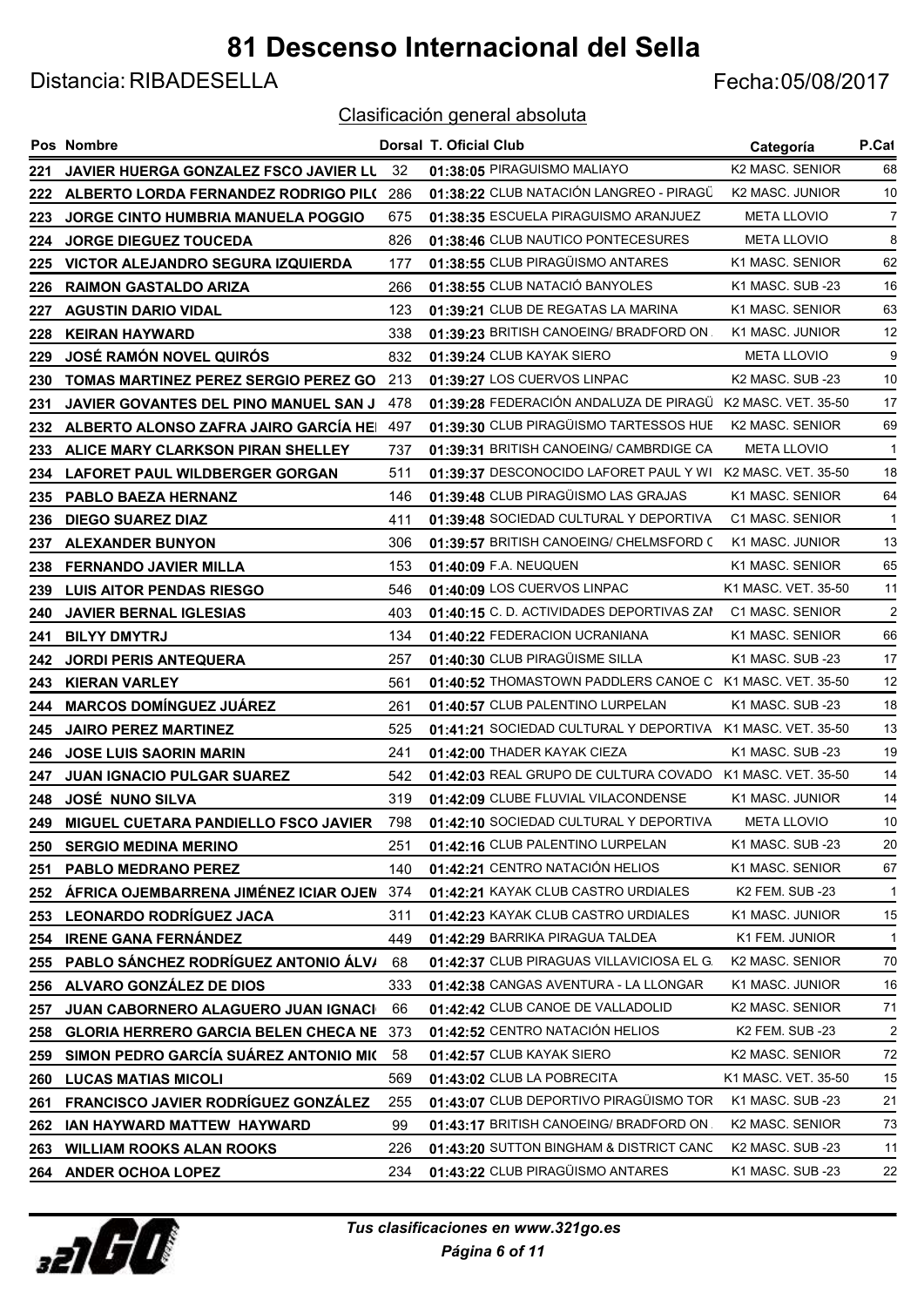Distancia: RIBADESELLA Fecha:05/08/2017

|     | <b>Pos Nombre</b>                                 |     | <b>Dorsal T. Oficial Club</b>             | Categoría              | P.Cat          |
|-----|---------------------------------------------------|-----|-------------------------------------------|------------------------|----------------|
| 265 | <b>MARIANA GARCÍA MENÉNDEZ RAQUEL BOTA</b> 343    |     | 01:43:23 SOCIEDAD DEPORTIVA GAUZÓN-CAE    | K2 FEM. SENIOR         | 6              |
| 266 | <b>GABRIEL PEREA FERNANDEZ</b>                    | 643 | 01:43:25 SOCIEDAD CULTURAL Y DEPORTIVA    | <b>META LLOVIO</b>     | 11             |
| 267 | <b>PATRICIA JUBON FOLGEIRAS MIGUEL ABEL 1 718</b> |     | 01:43:37 CLUB PIRAGÜISMO CIUDAD DE LUGO   | <b>META LLOVIO</b>     | 2              |
| 268 | <b>DAVID MACCORMACK</b>                           | 185 | 01:43:43 THOMASTOWN PADDLERS CANOE C      | K1 MASC. SENIOR        | 68             |
| 269 | <b>CELIA REMIS CUEVA</b>                          | 381 | 01:43:47 REAL GRUPO DE CULTURA COVADO     | K1 FEM. SUB -23        | $\overline{2}$ |
| 270 | <b>NESTOR OTAEGUI IMAZ</b>                        | 314 | 01:43:51 CLUB NATACION PAMPLONA           | K1 MASC. JUNIOR        | 17             |
| 271 | <b>CATHAL TREACY JOANNE FITZPATRICK</b>           | 702 | 01:43:56 THOMASTOWN PADDLERS CANOE C      | <b>META LLOVIO</b>     | 12             |
| 272 | <b>GONZALO MELERO GONZALEZ LUIS MELERO</b>        | 498 | 01:44:03 LA RIBERA OVIEDO KAYAK           | K2 MASC. VET. 35-50    | 19             |
| 273 | <b>THOMAS WALKER STEFAN DUMS</b>                  | 85  | 01:44:16 RICHMOND CANOE CLUB              | K2 MASC. SENIOR        | 74             |
| 274 | <b>MANUEL PERDIZ RODA</b>                         | 268 | 01:44:20 NEPTUNO DE TONI                  | K1 MASC. SUB -23       | 23             |
| 275 | ANDRES VILLARINO GONZALEZ                         | 320 | 01:44:55 CLUB NATACIÓN LANGREO - PIRAGÜ   | K1 MASC. JUNIOR        | 18             |
| 276 | <b>AITOR ALGORTA BIOSCA</b>                       | 138 | 01:44:57 REAL CLUB NÁUTICO DE CASTELLÓN   | K1 MASC. SENIOR        | 69             |
| 277 | <u>INAKI MARTINEZ GARCIA MARIANO LOPEZ AL</u>     | 40  | 01:45:03 LOS CUERVOS LINPAC               | <b>K2 MASC, SENIOR</b> | 75             |
| 278 | RICARDO ARIEL ROMASANTA PRADO                     | 176 | 01:45:04 CLUB DE REGATAS LA MARINA        | K1 MASC. SENIOR        | 70             |
| 279 | <b>OSCAR JUANES ROGADO</b>                        | 519 | 01:45:05 SICORIS CLUB LLEIDA              | K1 MASC. VET. 35-50    | 16             |
| 280 | <b>MARIO MORAL SANCHEZ RAMADE MANUEL L</b>        | 31  | 01:45:09 NAUTICO SEVILLA                  | K2 MASC. SENIOR        | 76             |
| 281 | JUAN JOSE IGLESIAS MARTIN IGLESIAS                | 194 | 01:45:11 CLUB CANOE DE VALLADOLID         | K1 MASC. SENIOR        | 71             |
| 282 | <b>PABLO FEIJOO VILANOVA</b>                      | 246 | 01:45:16 PIRAGÜISMO FLUVIAL ALLARIZ       | K1 MASC. SUB -23       | 24             |
| 283 | <b>RUBEN PALMA CABALLO</b>                        | 304 | 01:45:21 CLUB PIRAGUAS SIRIO-LOS CAUCES   | K1 MASC. JUNIOR        | 19             |
| 284 | HUGO ALBERTO PEDRERO LOZOYA MARC EN               | 395 | 01:45:26 ESCUELA PIRAGUISMO ARANJUEZ      | C2 MASC. SENIOR        | 4              |
| 285 | JON ANDER VILLASANTE MARTINEZ                     | 270 | 01:45:34 KAYAK CLUB CASTRO URDIALES       | K1 MASC. SUB -23       | 25             |
| 286 | <b>CARLOS ALONSO HERNANDEZ</b>                    | 242 | 01:45:43 ESCUELA PIRAGUISMO ARANJUEZ      | K1 MASC. SUB -23       | 26             |
| 287 | NATALIA GOIKOETXEA BARRAGAN                       | 458 | 01:46:21 PLENTZIA PIRAGÜISMO TALDEA       | K1 FEM. JUNIOR         | $\overline{2}$ |
| 288 | <b>DAVID ARMESTO RODRIGUEZ</b>                    | 573 | 01:46:42 CLUB FLUVIAL O BARCO             | K1 MASC, VET, 35-50    | 17             |
| 289 | <b>HECTOR GOMEZ CAGIGAL JOSE LUIS RUIZ PI</b>     | -42 | 01:46:45 A. D. ESCUELA MUNICIPAL PIRAGÜIS | K2 MASC. SENIOR        | 77             |
| 290 | <b>PABLO SIMARRO GOMEZ</b>                        | 334 | 01:46:53 CLUB DEPORTIVO BASICO PIRAGUA    | K1 MASC. JUNIOR        | 20             |
| 291 | JAVIER CABALLERO ABIA DAVID DEL CERRO             | 473 | 01:46:56 CLUB DEPORTIVO CISNE             | K2 MASC, VET, 35-50    | 20             |
| 292 | <b>ISABEL GOIKOETXEA BARRAGAN</b>                 | 366 | 01:47:01 FEDERACION AUTONOMA PAIS VASO    | K1 FEM. SENIOR         | 7              |
|     | 293 LAURA CABANAS FERNANDEZ                       | 377 | 01:47:03 LOS CUERVOS LINPAC               | K1 FEM. SUB -23        | 3              |
| 294 | <b>CAYETANO GARCIA DE LA BROBOLLA V. FSC 394</b>  |     | 01:47:03 NAUTICO SEVILLA                  | C2 MASC. SENIOR        | 5              |
| 295 | <b>MARIA ALONSO RODRIGUEZ</b>                     | 382 | 01:47:07 CLUB PIRAGUISMO OLIVICO          | K1 FEM. SUB -23        | 4              |
| 296 | <b>ROBERTO BITOSI</b>                             | 578 | 01:47:07 CLUB AMICI DEL FIUME             | K1 MASC. VET. 35-50    | 18             |
| 297 | <b>RAMUNAS TIMINSKAS</b>                          | 551 | 01:47:08 SC VILNIUS BKI                   | K1 MASC. VET. 35-50    | 19             |
| 298 | PETER CLARKE CHRISTIAN WEHRENFENNIG               | 86  | 01:47:12 BRITISH CANOEING/ CAMBRDIGE CA   | K2 MASC. SENIOR        | 78             |
| 299 | <b>LUIS BARBA SANCHEZ</b>                         | 160 | 01:47:15 ALBERCHE KAYAK                   | K1 MASC. SENIOR        | 72             |
| 300 | SAMUEL AZORIN BOLEA IVAN TOMAS MORA               | 229 | 01:47:17 CDE MONKAYAK HIBERUS             | K2 MASC. SUB -23       | 12             |
| 301 | ALEJANDRO RODRÍGUEZ RAMÍREZ                       | 419 | 01:47:26 EQUIPO NACIONAL DE BOGOTÁ        | C1 MASC. SUB -23       | $\mathbf{1}$   |
| 302 | ALFONSO IGLESIAS SANCHEZ                          | 187 | 01:47:36 SOCIEDAD DEPORTIVA GAUZÓN-CAE    | K1 MASC. SENIOR        | 73             |
| 303 | LUCIA SAIZ MARTINEZ ISABEL LOPEZ PINOS            | 372 | 01:47:40 CLUB PIRAGÜISMO CUENCA CON CA    | K2 FEM. SUB -23        | 3              |
| 304 | PEDRO AREAL ABREU                                 | 404 | 01:47:42 CLUB PIRAGÜISMO PAMPLONA         | C1 MASC. SENIOR        | 3              |
| 305 | <b>EMILIO AYESTARAN HERNANDO</b>                  | 522 | 01:47:42 A. D. ESCUELA MUNICIPAL PIRAGÜIS | K1 MASC. VET. 35-50    | 20             |
| 306 | RAUL ALONSO GONZALEZ JOSÉ ANTONIO RO              | 476 | 01:47:56 CLUB PALENTINO LURPELAN          | K2 MASC. VET. 35-50    | 21             |
| 307 | <b>FRANCISCO GONZALEZ GONZALEZ</b>                | 528 | 01:47:56 LOS CUERVOS LINPAC               | K1 MASC. VET. 35-50    | 21             |
|     | 308 PAUL ILSON                                    | 539 | 01:47:58 ROTTERDAMSCHE CANO CLUB          | K1 MASC. VET. 35-50    | 22             |

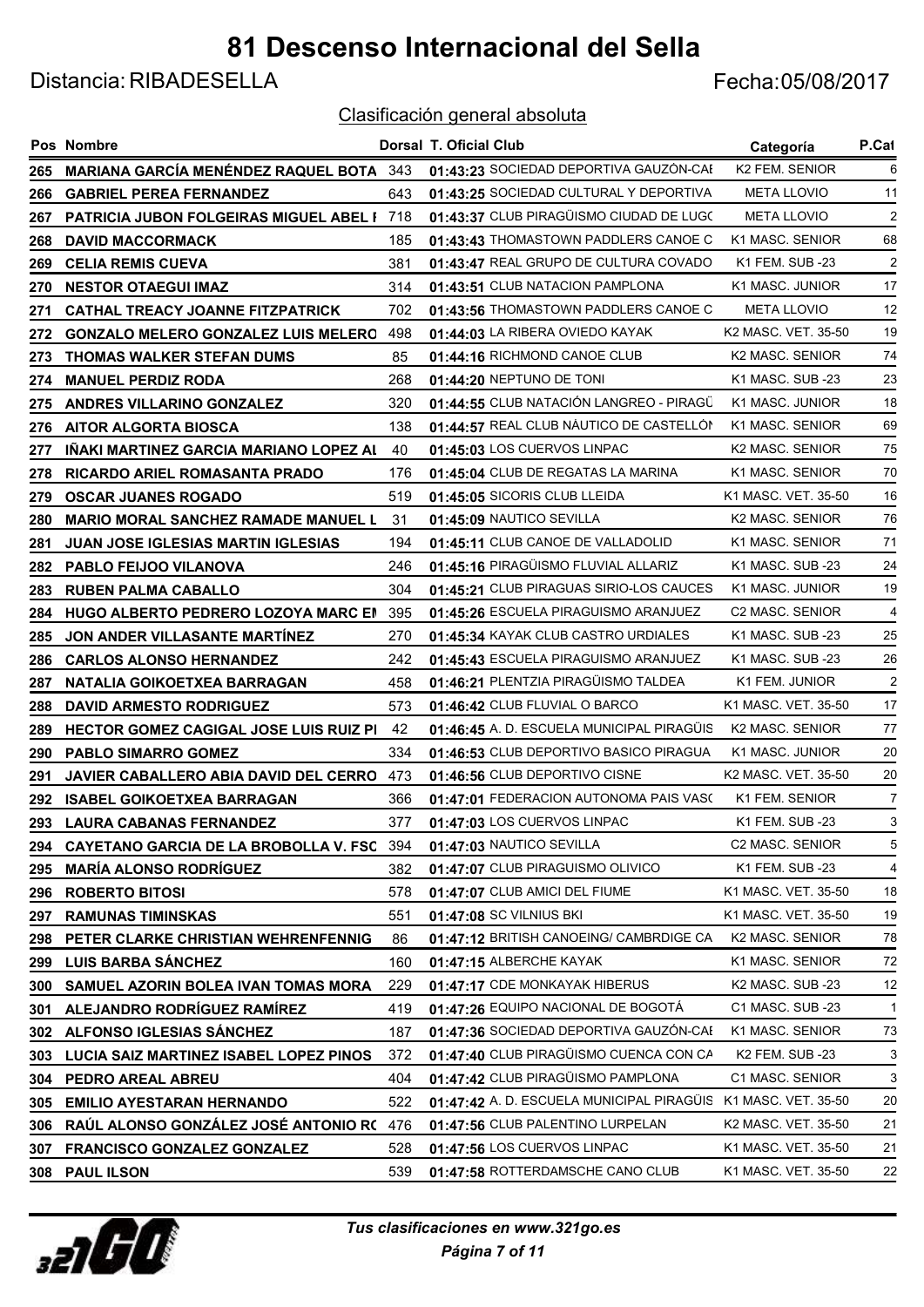Distancia: RIBADESELLA Fecha:05/08/2017

|       | Pos Nombre                                   |     | Dorsal T. Oficial Club                                      | Categoría                    | P.Cat          |
|-------|----------------------------------------------|-----|-------------------------------------------------------------|------------------------------|----------------|
| 309.  | <b>WOUTER EMILE VAN WELIJ</b>                | 571 | 01:48:02 ALBERCHE KAYAK                                     | K1 MASC, VET, 35-50          | 23             |
| 310   | <b>VALENTIN NUÑEZ PEREZ</b>                  | 554 | 01:48:03 C.D.E. PIRAGÜISMO LIMPIAS                          | K1 MASC. VET. 35-50          | 24             |
| 311   | <b>JESUS RUBEN DE ANCOS PALACIOS MILLAN</b>  | 44  | 01:48:04 MOSCON DE GRADO                                    | K2 MASC. SENIOR              | 79             |
| 312   | <b>MERCEDES COBOS TELLEZ CONCEPCION VIZ</b>  | 350 | 01:48:22 ESCUELA PIRAGUISMO ARANJUEZ                        | K2 FEM. SENIOR               | 7              |
| 313   | ALBERTO BENTUE MARTINEZ MARIO CORTIN         | 295 | 01:48:23 CENTRO NATACIÓN HELIOS                             | K2 MASC. JUNIOR              | 11             |
| 314   | <b>BRYAN ACOSTA MORALES</b>                  | 143 | 01:48:31 PIRAGÜISME CASTELLDEFELS                           | K1 MASC. SENIOR              | 74             |
| 315   | <b>JOSE ESTEBAN ORTEGA</b>                   | 336 | 01:48:37 ESCUELA PIRAGUISMO ARANJUEZ                        | K1 MASC. JUNIOR              | 21             |
| 316   | <b>JORGE VELEZ GARCIA DAVID MORENO TIZON</b> | 462 | 01:48:41 ESCUELA PIRAGUISMO ARANJUEZ                        | <b>C2 MASC. JUNIOR</b>       | -1             |
| 317   | <b>LUCIA ESCUDERO MARTINEZ</b>               | 379 | 01:48:50 SOCIEDAD CULTURAL Y DEPORTIVA                      | K1 FEM. SUB -23              | 5              |
| 318   | ALEJANDRO DAVID VARELA DOPICO                | 267 | 01:48:51 CLUB PIRAGÜISMO NARON                              | K1 MASC. SUB -23             | 27             |
| 319   | JUAN MANUEL TORAÑO COLLADO                   | 821 | 01:48:53 SOCIEDAD CULTURAL Y DEPORTIVA                      | <b>META LLOVIO</b>           | 13             |
| 320   | <b>RAUL TEJEDA BARQUERO</b>                  | 745 | 01:48:59 Club Piraguismo Badajoz                            | K <sub>2</sub> MASC, SUB -23 | 13             |
| 321   | <b>MILLIE DIMMOCK TALITHA FARRANT</b>        | 375 | 01:49:03 THOMASTOWN PADDLERS CANOE C                        | <b>K2 FEM. SUB -23</b>       | $\overline{4}$ |
| 322   | <b>FRANCISCO SANTIESTEBAN LOPEZ ANT. FER</b> | 781 | 01:49:05 CLUB PIRAGUISMO GRANADA                            | <b>META LLOVIO</b>           | 14             |
| 323   | <b>JAIME MARTINEZ BARBAS</b>                 | 567 | 01:49:06 SOCIEDAD CULTURAL Y DEPORTIVA K1 MASC. VET. 35-50  |                              | 25             |
| 324   | <b>LAURA PEREZ PORTO</b>                     | 383 | 01:49:14 EQUIPO AUTONÓMICO DE GALICIA                       | K1 FEM. SUB -23              | 6              |
| 325   | <b>LUCIA BAYO MONEDERO</b>                   | 450 | 01:49:15 CLUB PIRAGÜISMO CUENCA CON CA                      | K1 FEM. JUNIOR               | 3              |
| 326   | <b>TOMAS BLANCO LOPEZ</b>                    | 420 | 01:49:21 LOS CUERVOS LINPAC                                 | C1 MASC. SUB -23             | $\overline{2}$ |
| 327   | <b>CHI HIN CHAN</b>                          | 238 | $01:49:43$ NTU                                              | K1 MASC, SUB-23              | 28             |
| 328   | <b>HENRIQUE OLIVEIRA ALONSO GONZALEZ</b>     | 223 | 01:49:49 CLUBE FLUVIAL VILACONDENSE                         | K2 MASC. SUB -23             | 14             |
| 329   | <b>CARMEN VILLAR VARELA</b>                  | 445 | 01:49:51 EQUIPO AUTONÓMICO DE GALICIA                       | K1 FEM. JUNIOR               | 4              |
| 330   | <b>KHARITONOV SERHII</b>                     | 421 | 01:50:02 FEDERACION UCRANIANA                               | C1 MASC. SUB -23             | 3              |
| 331   | <b>JOSÉ MARÍA QUINTANA MURILLO</b>           | 824 | 01:50:23 KAYAK CLUB CASTRO URDIALES                         | <b>META LLOVIO</b>           | 15             |
| 332   | <b>ÁNGEL RUÍZ MARTÍNEZ</b>                   | 526 | 01:50:25 HIPICA DEPORTIVA MILITAR                           | K1 MASC. VET. 35-50          | 26             |
| 333   | <b>KATE MCCARTHY</b>                         | 451 | 01:50:30 IRLANDA                                            | K1 FEM. JUNIOR               | 5              |
| 334   | <b>LIDIA DIEZ MONJE</b>                      | 457 | 01:50:31 CLUB PIRAGÜISMO ANTARES                            | K1 FEM. JUNIOR               | 6              |
| 335   | <b>HEITOR SARDINA FERNANDEZ</b>              | 265 | 01:50:45 CLUB PIRAGÜISMO NARON                              | K1 MASC. SUB -23             | 29             |
| 336   | <b>VICTOR ALONSO BARCENILLA</b>              | 302 | 01:50:46 CLUB PALENTINO LURPELAN                            | K1 MASC. JUNIOR              | 22             |
| 337 - | <b>CHRISTOPHER BUNYON JOHN AVERY</b>         | 494 | 01:50:57 BRITISH CANOEING/ CHELMSFORD C K2 MASC. VET. 35-50 |                              | 22             |
| 338   | <b>JAMES TOMAS MACARTHUR COOK</b>            | 239 | 01:51:14 CLUB NAUTICO EL QUILLÁ                             | K1 MASC. SUB -23             | 30             |
| 339   | <b>JENNY ILLIDGE</b>                         | 358 | 01:51:34 WORCESTER CANOE CLUB                               | K1 FEM. SENIOR               | 8              |
| 340   | <b>MANUEL ANGEL DIAZ PRADO JUAN CARLOS</b>   | 504 | 01:52:15 REAL GRUPO DE CULTURA COVADO K2 MASC. VET. 35-50   |                              | 23             |
| 341   | <b>ADRIAN HENSON</b>                         | 802 | 01:52:16 BRITISH CANOEING - WEY KAYAK CL                    | <b>META LLOVIO</b>           | 16             |
| 342   | <b>JOSE RAMON TIRADO DOTOR</b>               | 203 | 01:52:17 IUXTANAM                                           | K1 MASC. SENIOR              | 75             |
| 343   | <b>ISMAEL GARCÍA OTERO</b>                   | 144 | 01:52:18 CLUB PIRAGÜISMO C. P. PORTONOV                     | K1 MASC. SENIOR              | 76             |
| 344   | NOÉ AREGO SEGARRA CESAR POMARES GO           | 75  | 01:52:19 REAL CLUB NÁUTICO DE CASTELLÓN                     | K2 MASC. SENIOR              | 80             |
| 345   | DIEGO MARTÍNEZ ALBUQUERQUE HUGO CAP          | 57  | 01:52:31 SOCIEDAD DEPORTIVA GAUZÓN-CAE                      | K2 MASC. SENIOR              | 81             |
| 346   | <b>RAFAEL ROBLEDO MAYO</b>                   | 556 | 01:52:33 CLUB LOS CAIMANES SEVARES                          | K1 MASC. VET. 35-50          | 27             |
| 347   | ROBYN VON MALTZAHN ROLY LUCAS                | 744 | 01:52:38 RICHMOND CANOE CLUB                                | <b>META LLOVIO</b>           | 3              |
| 348   | ALEJANDRO LOPEZ BARAMBIO PABLO DE MI         | 217 | 01:52:41 CLUB PIRAGÜISMO CUENCA CON CA                      | K2 MASC. SUB -23             | 15             |
| 349   | <b>RUBÉN SÁNCHEZ ECHAVE</b>                  | 552 | 01:52:49 C.D.E. UNQUERA KAYAK                               | K1 MASC. VET. 35-50          | 28             |
| 350   | PABLO LOPEZ BELINCHON JAVIER RUIZ VILL       | 460 | 01:52:53 CLUB PIRAGÜISMO CUENCA CON CA                      | C2 MASC. JUNIOR              | $\overline{2}$ |
| 351   | NICOLÁS MARTÍNEZ MOLINA                      | 195 | 01:52:55 BLANCA CLUB DE PIRAGÜISMO                          | K1 MASC. SENIOR              | 77             |
| 352   | RAFAEL ANGEL OJEDA LOPEZ                     | 579 | 01:53:08 AMIGOS DEL CANOE DE CEUTA                          | K1 MASC. VET. 35-50          | 29             |

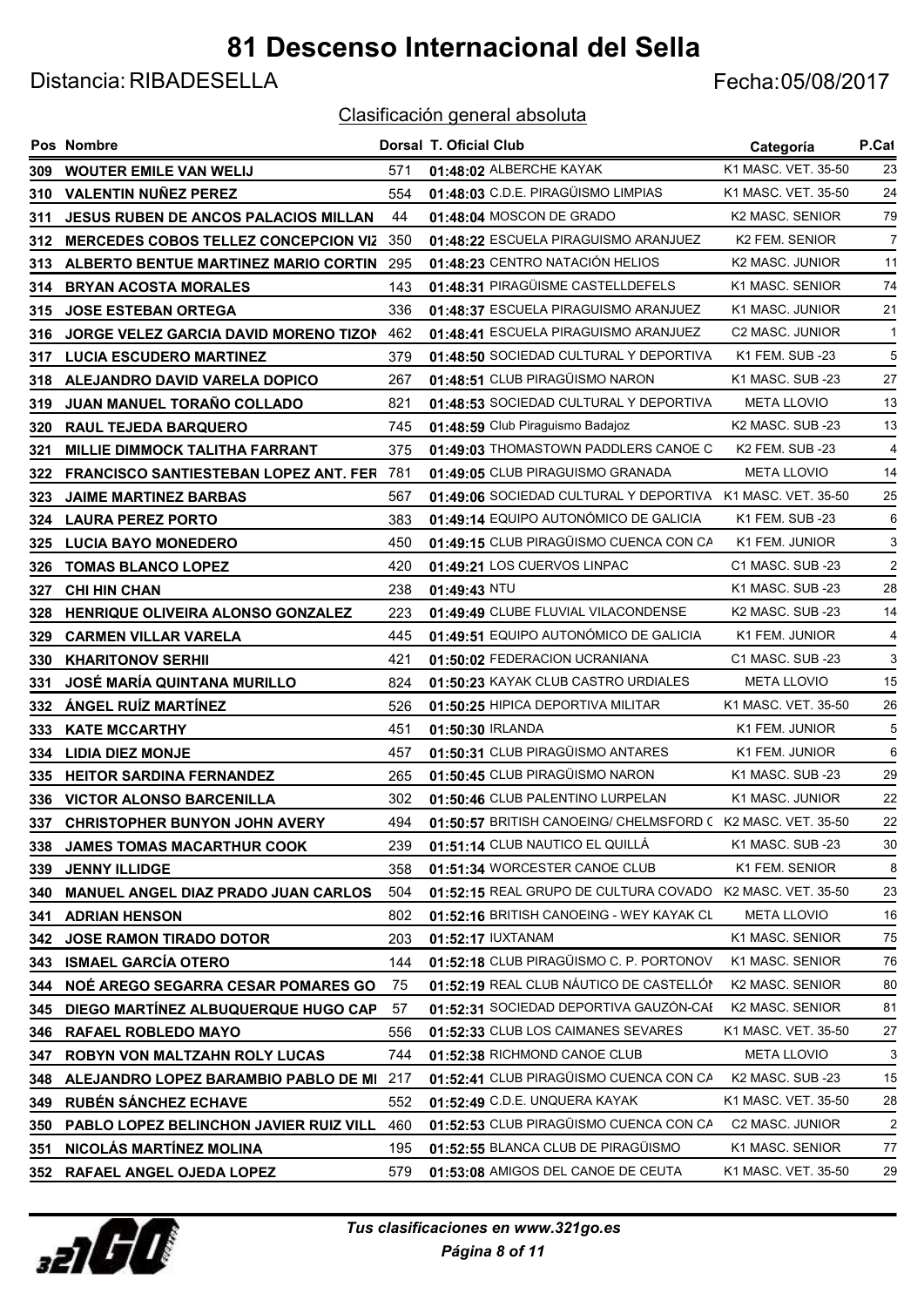Distancia: RIBADESELLA Fecha:05/08/2017

|      | Pos Nombre                                    |     | Dorsal T. Oficial Club                                     | Categoría                    | P.Cat          |
|------|-----------------------------------------------|-----|------------------------------------------------------------|------------------------------|----------------|
| 353. | RAQUEL SANTOS FERNÁNDEZ MARINA GARC 439       |     | 01:53:11 LOS GORILAS DE CANDÁS                             | K2 FEM. JUNIOR               | 2              |
| 354  | <b>FSCO DE ASIS VAZQUEZ PRIETO MIGUEL ANO</b> | 495 | 01:53:19 CLUB PIRAGUISMO GRANADA                           | K2 MASC. VET. 35-50          | 24             |
| 355  | <b>JORGE RODRÍGUEZ SÁNCHEZ</b>                | 527 | 01:53:32 HIPICA DEPORTIVA MILITAR                          | K1 MASC. VET. 35-50          | 30             |
| 356  | <b>LEHARIVEL YANN</b>                         | 529 | 01:53:46 CLUB KAYAK CARENTANAIS                            | K1 MASC. VET. 35-50          | 31             |
| 357  | <b>DEAN TERRY</b>                             | 130 | 01:53:52 NORWICH CANOE CLUB                                | K1 MASC. SENIOR              | 78             |
| 358  | <b>SEAN MARTIN</b>                            | 926 | 01:53:54 RICHMOND CANOE CLUB                               | <b>META LLOVIO</b>           | 17             |
| 359  | <b>SELMA PALACIN ARTIGOSA</b>                 | 585 | 01:54:02 CDE MONKAYAK HIBERUS                              | K1 FEM. VET. 35-50           | $\mathbf{1}$   |
| 360  | <b>LAURENCE O'BRIEN</b>                       | 191 | 01:54:17 KILCULLEN CANOE CLUB (KCC)                        | K1 MASC. SENIOR              | 79             |
| 361  | <b>RUBEN DA SILVA FREIRIA</b>                 | 407 | 01:54:19 EQUIPO AUTONÓMICO DE GALICIA                      | C1 MASC. SENIOR              | $\overline{4}$ |
| 362  | RAÚL DE LA PEÑA VALTUEÑA                      | 260 | 01:54:25 ALBERCHE KAYAK                                    | K1 MASC. SUB -23             | 31             |
| 363  | <b>JONATHAN GIL RIBERA</b>                    | 309 | 01:54:31 CENTRO NATACIÓN HELIOS                            | K1 MASC. JUNIOR              | 23             |
| 364  | <b>QUENTIN URBAN EDWIN LUCASS</b>             | 10  | 01:54:42 FEDERACTION DE FRANCE                             | K2 MASC. SENIOR              | 82             |
| 365  | <b>FERNANDO DOÑATE IRIBERRI</b>               | 151 | 01:54:47 REAL CLUB NÁUTICO DE CASTELLÓN                    | K1 MASC, SENIOR              | 80             |
| 366  | <b>GUILLERMO DANIEL FERNANDEZ FERNANDE</b>    | 165 | 01:54:48 CLUB FLUVIAL O BARCO                              | K1 MASC, SENIOR              | 81             |
| 367  | JOAN SERRA COMALAT MARC SERRA CARG(           | 215 | 01:54:57 CLUB NATACIÓ BANYOLES                             | K <sub>2</sub> MASC, SUB -23 | 16             |
| 368  | PEDRO GARCIA JUNQUERA                         | 190 | 01:54:58 CLUB NATACIÓN LANGREO - PIRAGÜ                    | K1 MASC, SENIOR              | 82             |
| 369  | JUAN ANTONIO GOMEZ NUÑEZ                      | 559 | 01:55:14 ESCUELA PIRAGUISMO ARANJUEZ                       | K1 MASC, VET, 35-50          | 32             |
| 370  | <b>SERGE SCHMIT</b>                           | 536 | 01:55:17 FÉDÉRATION LUXEMBOURGEOISE D                      | K1 MASC, VET, 35-50          | 33             |
| 371  | <b>FRANCISCO JUAREZ MOLINA</b>                | 562 | 01:55:21 BLANCA CLUB DE PIRAGÜISMO                         | K1 MASC, VET, 35-50          | 34             |
| 372  | <b>IVAN CALZON VEGA</b>                       | 263 | 01:55:27 JAIRE AVENTURA LOS RAPIDOS DE /                   | K1 MASC, SUB -23             | 32             |
| 373  | <b>GABRIEL TUSET FERNANDEZ</b>                | 168 | 01:55:28 CLUB PIRAGÜISMO CIUDAD DE LUGO                    | K1 MASC, SENIOR              | 83             |
| 374  | <b>RAFAEL OCERIN BERAZA</b>                   | 575 | 01:55:32 PLENTZIA PIRAGÜISMO TALDEA                        | K1 MASC. VET. 35-50          | 35             |
| 375  | ANDREA GARCÍA SOTELO ANE RODRÍGUEZ T          | 441 | 01:55:38 BARRIKA PIRAGUA TALDEA                            | K2 FEM. JUNIOR               | 3              |
| 376  | <b>DIEGO CASASUS TRABADA</b>                  | 515 | 01:55:43 CLUB MANSILLA DE PIRAGUISMO                       | K1 MASC. VET. 35-50          | 36             |
| 377  | <b>BEATRIZ BURCIO CRESPO OCEANE HARMON</b>    | 353 | 01:55:48 CLUB PIRAGÜISMO TALAVERA TALAI                    | K2 FEM. SENIOR               | 8              |
| 378  | <b>LUIS BOO GOMEZ</b>                         | 544 | 01:55:53 A.D.PIRAGUISMO SANTANDER BODE K1 MASC. VET. 35-50 |                              | 37             |
| 379  | <b>CAROLINA GONZALEZ SANCHEZ</b>              | 456 | 01:55:54 A. D. ESCUELA MUNICIPAL PIRAGÜIS                  | K1 FEM. JUNIOR               | $\overline{7}$ |
| 380  | JOSÉ RAMÓN ÁLVAREZ BADA                       | 550 | 01:56:05 CLUB DE MAR DE AVILES                             | K1 MASC, VET, 35-50          | 38             |
| 381. | JAVIER SAIZ IPIÑA LUIS EDUARDO CUESTA R       | 500 | 01:56:07 CANTABRIA MULTISPORT                              | K2 MASC, VET, 35-50          | 25             |
| 382  | FERNANDO MARÍN SANCHEZ IVAN MANUEL A          | 67  | 01:56:14 BLANCA CLUB DE PIRAGÜISMO                         | K2 MASC. SENIOR              | 83             |
| 383  | SAMUEL ALCALDE DEL SANTO                      | 416 | 01:56:38 CLUB PIRAGÜISMO CUENCA CON CA                     | C1 MASC. SUB -23             | 4              |
| 384  | <b>BRUNO HERRERO GARCIA</b>                   | 468 | 01:56:38 CENTRO NATACIÓN HELIOS                            | C1 MASC. JUNIOR              | $\mathbf{1}$   |
| 385  | <b>PHOEBE AYES</b>                            | 362 | 01:56:56 NORWICH CANOE CLUB                                | K1 FEM. SENIOR               | 9              |
| 386  | <b>ILUMINADA ARIAS RODRÍGUEZ</b>              | 588 | 01:56:59 CLUB KAYAK MITJANA                                | K1 FEM. VET. 35-50           | 2              |
| 387  | SANTIAGO SÁNCHEZ ALBEROLA                     | 418 | 01:57:03 CLUB PIRAGÜISME SILLA                             | C1 MASC. SUB -23             | 5              |
| 388  | <b>ENRIQUE CHACÓN ALVAREZ</b>                 | 574 | 01:57:17 CLUB PIRAGÜISMO TRIANA                            | K1 MASC. VET. 35-50          | 39             |
| 389  | <b>SUSANA ALONSO PÉREZ</b>                    | 586 | 01:57:24 CLUB PIRAGUAS VILLAVICIOSA EL G.                  | K1 FEM. VET. 35-50           | 3              |
| 390  | <b>JESUS GIL GONZÁLEZ</b>                     | 252 | 01:57:28 CLUB DEPORTIVO PIRAGÜISMO TOR                     | K1 MASC. SUB -23             | 33             |
| 391  | <b>EDUARDO GALLEGO RODRIGUEZ</b>              | 316 | 01:57:34 CLUB PALENTINO LURPELAN                           | K1 MASC. JUNIOR              | 24             |
| 392  | PABLO MARTINEZ MONTEAGUDO                     | 303 | 01:57:42 CLUB PIRAGÜISMO CUENCA CON CA                     | K1 MASC. JUNIOR              | 25             |
| 393  | <b>JONATHAN BARRY</b>                         | 521 | 01:57:46 KILCULLEN CANOE CLUB (KCC)                        | K1 MASC. VET. 35-50          | 40             |
| 394  | <b>CARLOS ELÍAS BARRO ROCES</b>               | 557 | 01:57:57 CLUB KAYAK SIERO                                  | K1 MASC. VET. 35-50          | 41             |
| 395  | JOSE JULIO ORTIZ REVUELTA JOSE LUIS GAI       | 481 | 01:58:18 C.D.E. PIRAGÜISMO LIMPIAS                         | K2 MASC. VET. 35-50          | 26             |
|      | 396 SERGIO MORCILLO LOPEZ                     | 752 | 01:58:41 Club Piraguismo Badajoz                           | K1 MASC. SUB -23             | 34             |

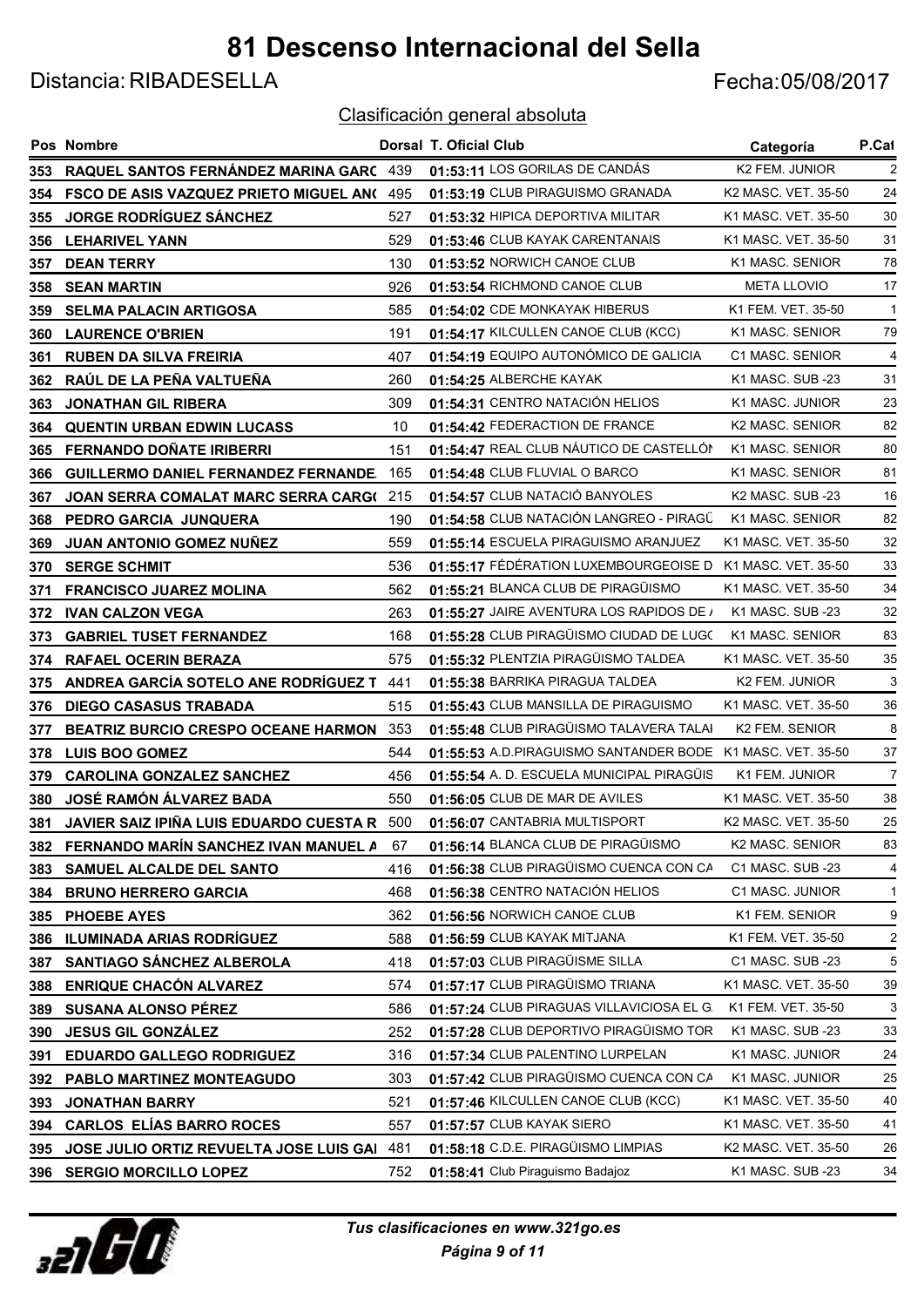Distancia: RIBADESELLA Fecha:05/08/2017

|     | Pos Nombre                                     |     | Dorsal T. Oficial Club                                      | Categoría                    | P.Cat        |
|-----|------------------------------------------------|-----|-------------------------------------------------------------|------------------------------|--------------|
|     | 397 SIMONE ROOKS ROBERT ROOKS                  | 742 | 01:58:56 SUTTON BINGHAM & DISTRICT CANC                     | <b>META LLOVIO</b>           | 4            |
| 398 | <b>JAVIER GONZALEZ ESCALANTE</b>               | 563 | 01:58:58 CLUB CANOE DE VALLADOLID                           | K1 MASC, VET, 35-50          | 42           |
| 399 | <b>HERNAN FERNANDEZ BLANCO</b>                 | 167 | 01:59:08 ESCUELA DE PIRAGÜISMO CIUDAD L                     | K1 MASC, SENIOR              | 84           |
| 400 | <b>JORGE JUAN CAZALLA</b>                      | 312 | 01:59:12 CLUB PIRAGÜISMO CASTELLON                          | K1 MASC. JUNIOR              | 26           |
| 401 | <b>CANDELA ZARAZAGA CRUCES BEATRIZ FIGU</b>    | 371 | 01:59:22 CENTRO NATACIÓN HELIOS                             | K2 FEM. SUB -23              | 5            |
| 402 | <b>FRANCISCO JAVIER RODRIGUEZ CUETO</b>        | 576 | 01:59:27 LA RIBERA OVIEDO KAYAK                             | K1 MASC, VET, 35-50          | 43           |
| 403 | SUSANA GONZÁLEZ FERNÁNDEZ                      | 453 | 01:59:49 FERTIBERIA - ASOCIACIÓN ATLÉTIC/                   | K1 FEM. JUNIOR               | 8            |
| 404 | ALVARO GARCIA JUAREZ PABLO LOPEZ LOP           | 228 | 02:00:04 CLUB DEPORTIVO CISNE                               | K <sub>2</sub> MASC, SUB -23 | 17           |
| 405 | IVAN JOSE VAZQUEZ FEIJOO GONZALO CORI          | 488 | 02:00:04 CLUB PIRAGÜISMO CIUDAD DE LUGC K2 MASC. VET. 35-50 |                              | 27           |
| 406 | <b>GRANT CONLON TIMOTHY BAKER</b>              | 780 | 02:00:27 VICTORIA LAKE CLUB                                 | <b>META LLOVIO</b>           | 18           |
| 407 | <b>CARLOS LARA CABALLOS</b>                    | 401 | 02:00:32 NAUTICO SEVILLA                                    | C1 MASC, SENIOR              | 5            |
| 408 | <b>OSCAR GARROTE MESTRE SANTIAGO SALCE 785</b> |     | 02:00:33 CLUB DE PIRAGÜISMO TERRA D'URC                     | <b>META LLOVIO</b>           | 19           |
| 409 | <b>JESUS COBOS TELLEZ</b>                      | 806 | 02:00:33 ESCUELA PIRAGUISMO ARANJUEZ                        | <b>META LLOVIO</b>           | 20           |
| 410 | <b>HUMBERTO MANJON VEGA JOSE ANTONIO N</b>     | 486 | 02:00:39 SOCIEDAD CULTURAL Y DEPORTIVA                      | K2 MASC, VET, 35-50          | 28           |
| 411 | FLORES GALLARRETA GARCIA JULIAN HERM           | 83  | 02:00:51 CLUB PIRAGÜISMO ANTARES                            | K2 MASC. SENIOR              | 84           |
| 412 | <b>ROMÁN PERDIZ RODA</b>                       | 335 | 02:01:11 JAIRE AVENTURA LOS RAPIDOS DE /                    | K1 MASC. JUNIOR              | 27           |
| 413 | <b>EDUARDO ALVAREZ SANFELIZ</b>                | 555 | 02:01:22 REAL GRUPO DE CULTURA COVADO                       | K1 MASC, VET, 35-50          | 44           |
| 414 | IAN ALIAGA MONTAGUD ADRI CORTS FERRA(          | 296 | 02:01:30 A.D.SCOOTER CLUB DE ALGEMESÍ                       | <b>K2 MASC, JUNIOR</b>       | 12           |
| 415 | <b>MARIO MASIA TRISTANTE HECTOR GRANELL</b>    | 611 | 02:01:31 A.D.SCOOTER CLUB DE ALGEMESÍ                       | <b>META LLOVIO</b>           | 21           |
| 416 | <b>FLO DUFFIERLD MOLLY EDE</b>                 | 433 | 02:02:02 NORWICH CANOE CLUB                                 | K2 FEM. JUNIOR               | 4            |
| 417 | <b>JOSE LUIS GALERA MOLINA</b>                 | 566 | 02:02:07 BLANCA CLUB DE PIRAGÜISMO                          | K1 MASC. VET. 35-50          | 45           |
| 418 | <b>JOSE IGNACIO MARTIN PACHECO FSCO JAVII</b>  | 786 | 02:02:26 ESCUELA PIRAGUISMO ARANJUEZ                        |                              |              |
| 419 | TANGI LE GUENNEC PIERRE LOUIS FOUCAUL          | 465 | 02:02:29 TEAM 56 BRETAGNE                                   | C2 MASC. JUNIOR              | 3            |
| 420 | STACEY TERRY EMILY HEWITT                      | 345 | 02:02:46 BRITISH CANOEING/ BRADFORD ON.                     | K2 FEM. SENIOR               | 9            |
| 421 | <b>NOGS GEFFEN FALCON</b>                      | 448 | 02:02:57 ISR JORDAN VALLEY KAYAK CLUB                       | K1 FEM. JUNIOR               | 9            |
| 422 | <b>ANTONIO MORALES SECADES</b>                 | 570 | 02:03:34 LA RIBERA OVIEDO KAYAK                             | K1 MASC. VET. 35-50          | 46           |
| 423 | <b>CERIDWEN RHYLL SALISBURY ANNA MARIA I</b>   | 341 | 02:03:43 BRITISH CANOEING/ CAMBRDIGE CA                     | K2 FEM. SENIOR               | 10           |
|     | 424 HELENA MANJON JIMENEZ MARTA RAMOS V/ 347   |     | 02:03:47 C.D. LOS DUENDES                                   | K2 FEM. SENIOR               | 11           |
| 425 | <b>DAVIDA PASCUAL ALONSO</b>                   | 548 | 02:03:49 C.D. LOS DUENDES                                   | K1 MASC, VET, 35-50          | 47           |
| 426 | <b>GONZALO MORENO COSTALES CARLOS CAS</b>      | 397 | 02:04:11 NAUTICO SEVILLA                                    | C2 MASC. SENIOR              | 6            |
| 427 | ROBERTO PALAZON NUÑEZ JOSE LUIS PALA           | 503 | 02:04:15 BLANCA CLUB DE PIRAGÜISMO                          | K2 MASC. VET. 35-50          | 29           |
| 428 | ELVIRA GÓMEZ SAINZ                             | 455 | 02:04:29 CLUB PALENTINO LURPELAN                            | K1 FEM. JUNIOR               | 10           |
| 429 | JULIO CESAR SANTOS GARCÍA                      | 406 | 02:04:54 CLUB FUENTES CARRIONAS                             | C1 MASC. SENIOR              | 6            |
| 430 | EDUARDO ARCONES DEL ALAMO PIOTR NIEN           | 211 | 02:04:55 CLUB VALLEHERMOSO-RETIRO                           | K2 MASC. SUB -23             | 18           |
| 431 | <b>MARTIN FITZSIMONS CLIVE FERRIS</b>          | 100 | 02:04:56 RICHMOND CANOE CLUB                                | K2 MASC. SENIOR              | 85           |
| 432 | <b>MARCOS ENRIQUE YAÑEZ PINIELLA</b>           | 329 | 02:05:05 CLUB NATACIÓN LANGREO - PIRAGÜ                     | K1 MASC. JUNIOR              | 28           |
| 433 | <b>GLORIA MORA SANCHEZ ELISENDA LOPEZ R.</b>   | 582 | 02:05:08 CDE MONKAYAK HIBERUS                               | K2 FEM. VET. 35-50           | $\mathbf{1}$ |
| 434 | ANTONIO GONZÁLEZ CUESTA MIGUEL ÁNGEI           | 297 | 02:05:09 LOS GORILAS DE CANDÁS                              | K2 MASC. JUNIOR              | 13           |
| 435 | <b>VICTOR PONZODA SOTO</b>                     | 545 | 02:05:50 CLUB NAUTICO VILLAJOYOSA                           | K1 MASC. VET. 35-50          | 48           |
| 436 | LAURA LARRINAGA PALACIO ANA ZABALLA I          | 435 | 02:05:59 REAL GRUPO DE CULTURA COVADO                       | K2 FEM. JUNIOR               | 5            |
| 437 | <b>JESUS SALVADOR TOMAS RUBIO</b>              | 517 | 02:06:33 CDE MONKAYAK HIBERUS                               | K1 MASC. VET. 35-50          | 49           |
| 438 | <b>MATTHEW WOOLISCROFT</b>                     | 514 | 02:06:45 WORCESTER CANOE CLUB                               | K1 MASC. VET. 35-50          | 50           |
| 439 | <b>CLEMENTE RODRÍGUEZ SUÁREZ</b>               | 852 | 02:07:08 CLUB KAYAK SIERO                                   | <b>META LLOVIO</b>           | 22           |
| 440 | DAVID PITARCH FONT MANUEL SOLER BARR 282       |     | 02:07:13 CLUB PIRAGÜISMO CASTELLON                          | K2 MASC. JUNIOR              | 14           |